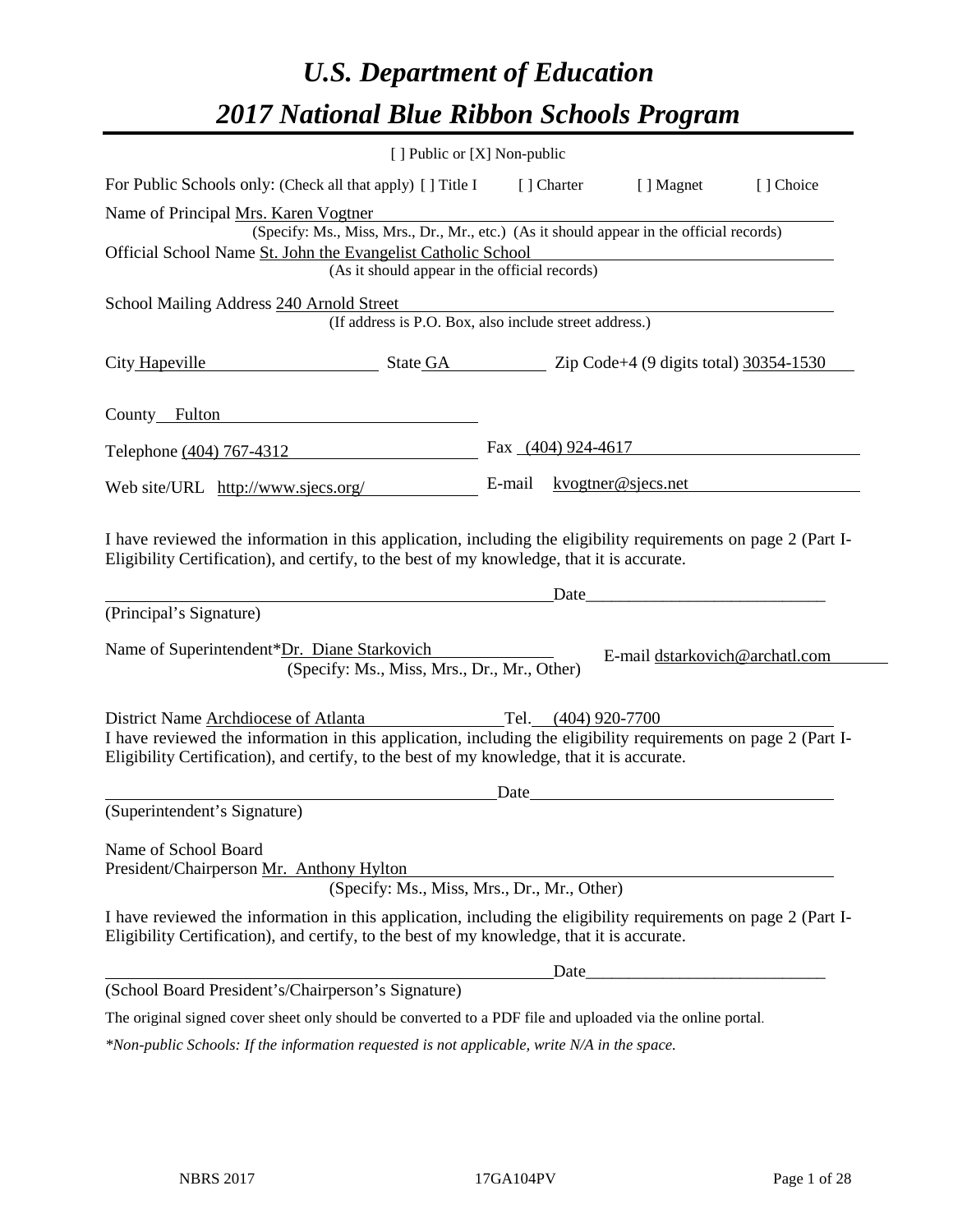- 1. The signatures on the first page of this application (cover page) certify that each of the statements below, concerning the school's eligibility and compliance with U.S. Department of Education and National Blue Ribbon Schools requirements, are true and correct. The school configuration includes one or more of grades K-12. (Schools on the same campus with one principal, even a K-12 school, must apply as an entire school.)
- 2. All nominated public schools must meet the state's performance targets in reading (or English language arts) and mathematics and other academic indicators (i.e., attendance rate and graduation rate), for the all students group and all subgroups, including having participation rates of at least 95 percent using the most recent accountability results available for nomination.
- 3. To meet final eligibility, all nominated public schools must be certified by states prior to September 2017 in order to meet all eligibility requirements. Any status appeals must be resolved at least two weeks before the awards ceremony for the school to receive the award.
- 4. If the school includes grades 7 or higher, the school must have foreign language as a part of its curriculum.
- 5. The school has been in existence for five full years, that is, from at least September 2011 and each tested grade must have been part of the school for the past three years.
- 6. The nominated school has not received the National Blue Ribbon Schools award in the past five years: 2012, 2013, 2014, 2015, or 2016.
- 7. The nominated school has no history of testing irregularities, nor have charges of irregularities been brought against the school at the time of nomination. The U.S. Department of Education reserves the right to disqualify a school's application and/or rescind a school's award if irregularities are later discovered and proven by the state.
- 8. The nominated school has not been identified by the state as "persistently dangerous" within the last two years.
- 9. The nominated school or district is not refusing Office of Civil Rights (OCR) access to information necessary to investigate a civil rights complaint or to conduct a district-wide compliance review.
- 10. The OCR has not issued a violation letter of findings to the school district concluding that the nominated school or the district as a whole has violated one or more of the civil rights statutes. A violation letter of findings will not be considered outstanding if OCR has accepted a corrective action plan from the district to remedy the violation.
- 11. The U.S. Department of Justice does not have a pending suit alleging that the nominated school or the school district as a whole has violated one or more of the civil rights statutes or the Constitution's equal protection clause.
- 12. There are no findings of violations of the Individuals with Disabilities Education Act in a U.S. Department of Education monitoring report that apply to the school or school district in question; or if there are such findings, the state or district has corrected, or agreed to correct, the findings.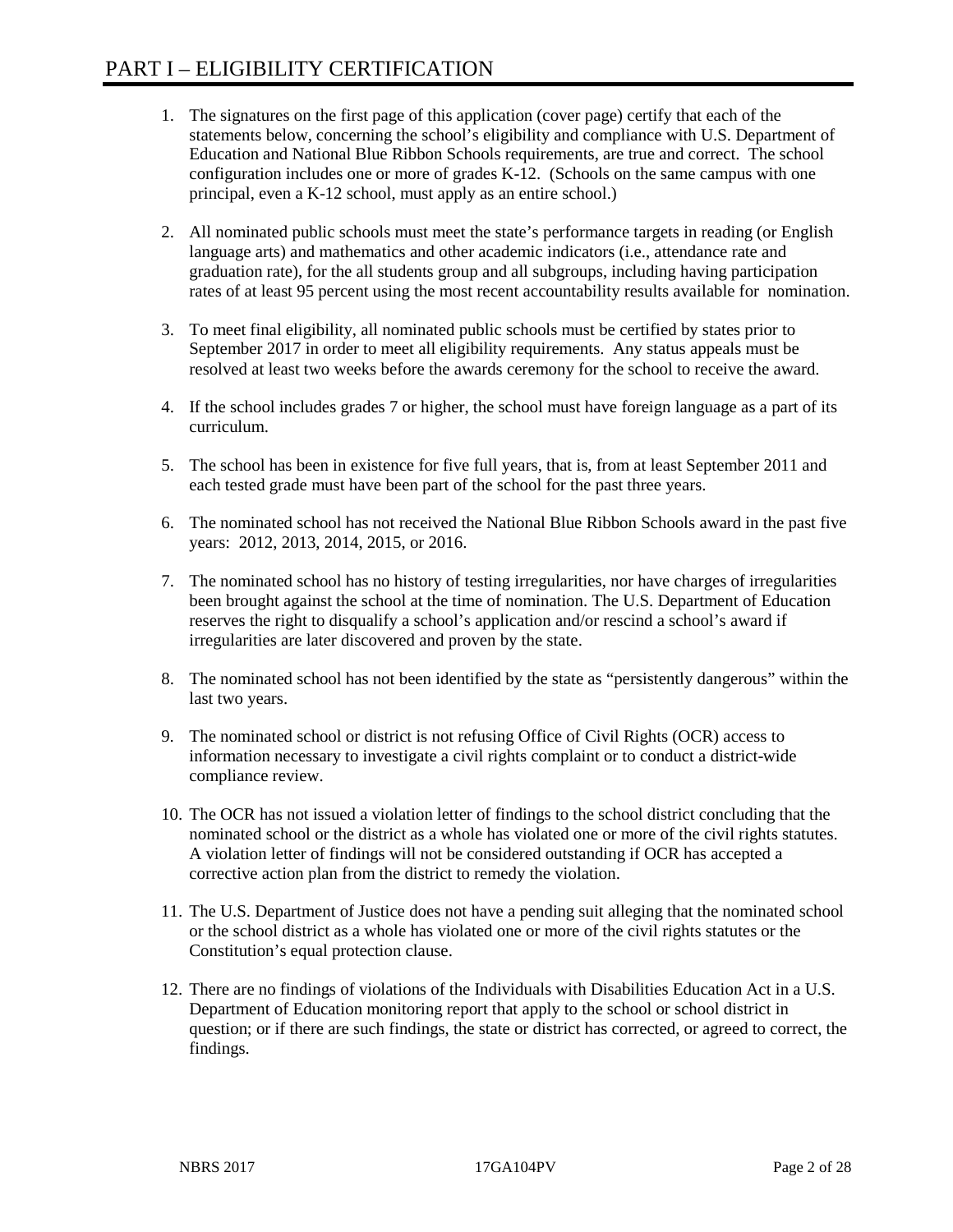#### **Data should be provided for the most recent school year (2016-2017) unless otherwise stated.**

**DISTRICT** (Question 1 is not applicable to non-public schools)

| -1. | Number of schools in the district<br>(per district designation): | $\underline{0}$ Elementary schools (includes K-8)<br>0 Middle/Junior high schools |
|-----|------------------------------------------------------------------|-----------------------------------------------------------------------------------|
|     |                                                                  | 0 High schools                                                                    |
|     |                                                                  | $0 K-12$ schools                                                                  |

0 TOTAL

**SCHOOL** (To be completed by all schools)

2. Category that best describes the area where the school is located:

[] Urban or large central city

[X] Suburban with characteristics typical of an urban area

[ ] Suburban

- [ ] Small city or town in a rural area
- [ ] Rural
- 3. Number of students as of October 1, 2016 enrolled at each grade level or its equivalent in applying school:

| Grade                           | # of         | # of Females | <b>Grade Total</b> |
|---------------------------------|--------------|--------------|--------------------|
|                                 | <b>Males</b> |              |                    |
| <b>PreK</b>                     | 13           | 7            | 20                 |
| $\mathbf K$                     | 14           | 14           | 28                 |
| $\mathbf{1}$                    | 11           | 19           | 30                 |
| $\boldsymbol{2}$                | 9            | 20           | 29                 |
| 3                               | 9            | 22           | 31                 |
| 4                               | 7            | 22           | 29                 |
| 5                               | 29           | 27           | 56                 |
| 6                               | 19           | 14           | 33                 |
| 7                               | 11           | 22           | 33                 |
| 8                               | 15           | 15           | 30                 |
| 9                               | 0            | 0            | $\theta$           |
| 10                              | 0            | 0            | $\Omega$           |
| 11                              | 0            | 0            | $\Omega$           |
| 12 or higher                    | 0            | 0            | 0                  |
| <b>Total</b><br><b>Students</b> | 137          | 182          | 319                |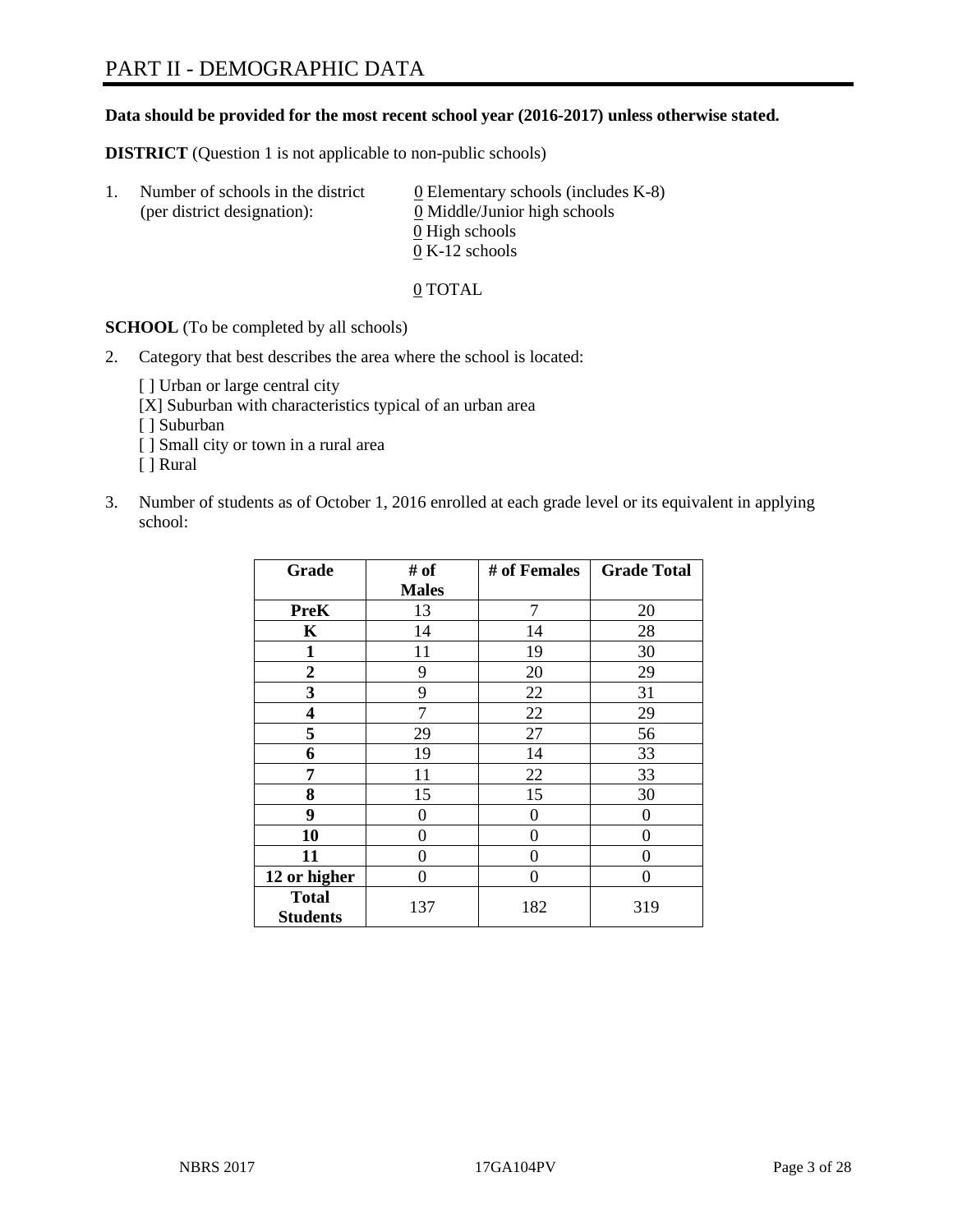the school: 24 % Asian

4. Racial/ethnic composition of  $\qquad 0\%$  American Indian or Alaska Native 41 % Black or African American 12 % Hispanic or Latino 0 % Native Hawaiian or Other Pacific Islander 13 % White 10 % Two or more races **100 % Total**

(Only these seven standard categories should be used to report the racial/ethnic composition of your school. The Final Guidance on Maintaining, Collecting, and Reporting Racial and Ethnic Data to the U.S. Department of Education published in the October 19, 2007 *Federal Register* provides definitions for each of the seven categories.)

5. Student turnover, or mobility rate, during the 2015 – 2016 school year: 0%

This rate should be calculated using the grid below. The answer to (6) is the mobility rate.

| <b>Steps For Determining Mobility Rate</b>         | Answer |
|----------------------------------------------------|--------|
| $(1)$ Number of students who transferred to        |        |
| the school after October 1, 2015 until the         |        |
| end of the 2015-2016 school year                   |        |
| (2) Number of students who transferred             |        |
| <i>from</i> the school after October 1, 2015 until |        |
| the end of the 2015-2016 school year               |        |
| (3) Total of all transferred students [sum of      |        |
| rows $(1)$ and $(2)$ ]                             |        |
| (4) Total number of students in the school as      | 315    |
| of October 1, 2015                                 |        |
| $(5)$ Total transferred students in row $(3)$      |        |
| divided by total students in row (4)               | 0.003  |
| $(6)$ Amount in row $(5)$ multiplied by 100        |        |

6. Specify each non-English language represented in the school (separate languages by commas): Spanish, Creole, Vietnamese, Igbo, French, Tagalog

|    | English Language Learners (ELL) in the school:   | 5 %<br>16 Total number ELL                |
|----|--------------------------------------------------|-------------------------------------------|
|    | Students eligible for free/reduced-priced meals: | 25 %                                      |
|    | Total number students who qualify:               | 80                                        |
| 8. | Students receiving special education services:   | 6 %<br>20 Total number of students served |

Indicate below the number of students with disabilities according to conditions designated in the Individuals with Disabilities Education Act. Do not add additional conditions. It is possible that students may be classified in more than one condition.

| 0 Visual Impairment Including Blindness |
|-----------------------------------------|
|                                         |
|                                         |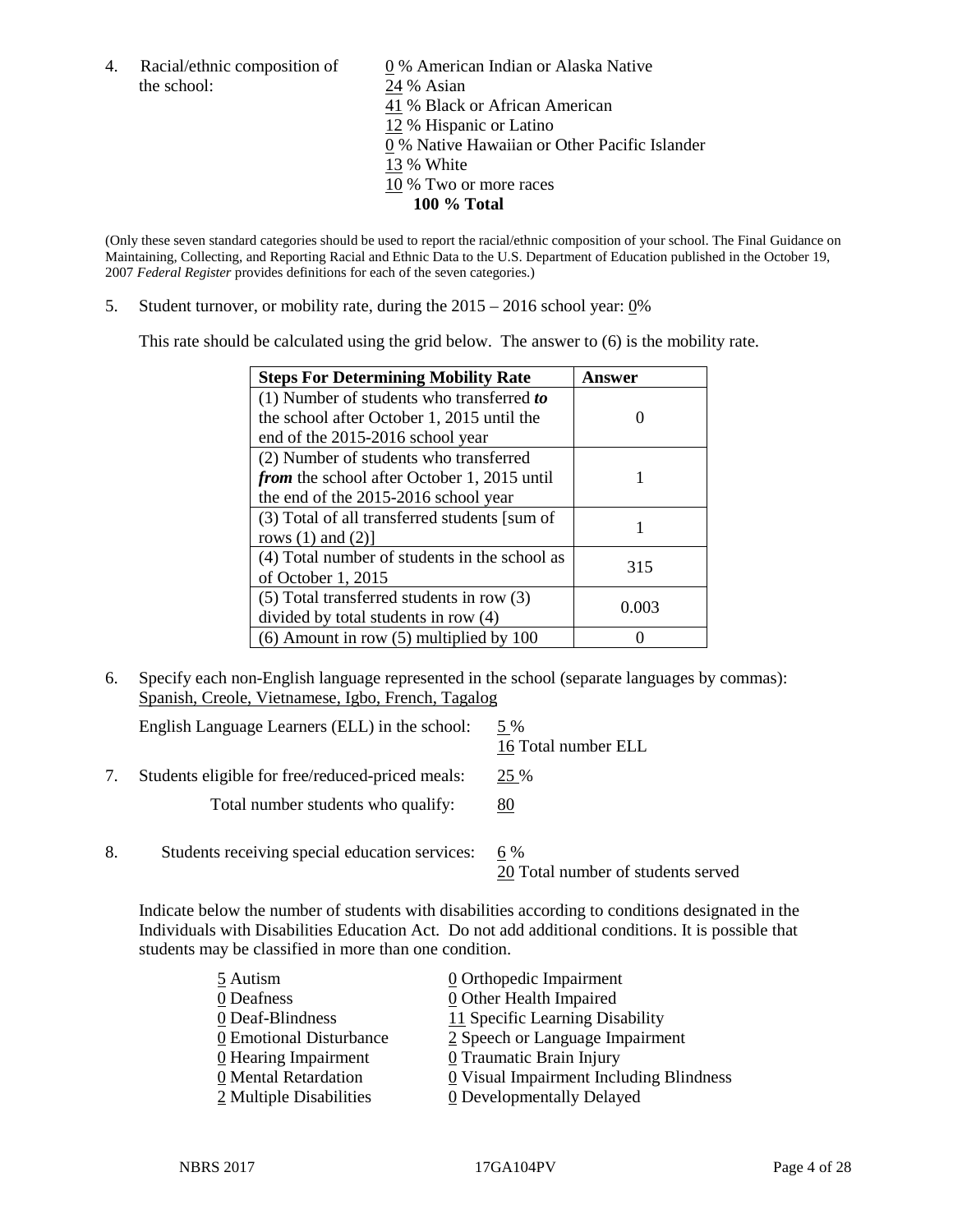- 9. Number of years the principal has been in her/his position at this school: 19
- 10. Use Full-Time Equivalents (FTEs), rounded to nearest whole numeral, to indicate the number of school staff in each of the categories below:

|                                        | <b>Number of Staff</b> |
|----------------------------------------|------------------------|
| Administrators                         |                        |
| Classroom teachers including those     |                        |
| teaching high school specialty         | 13                     |
| subjects                               |                        |
| Resource teachers/specialists/coaches  |                        |
| e.g., reading, math, science, special  | 5                      |
| education, enrichment, technology,     |                        |
| art, music, physical education, etc.   |                        |
| Paraprofessionals under the            |                        |
| supervision of a licensed professional |                        |
| supporting single, group, or classroom |                        |
| students.                              |                        |
| Student support personnel              |                        |
| e.g., guidance counselors, behavior    |                        |
| interventionists, mental/physical      |                        |
| health service providers,              |                        |
| psychologists, family engagement       |                        |
| liaisons, career/college attainment    |                        |
| coaches, etc.                          |                        |

- 11. Average student-classroom teacher ratio, that is, the number of students in the school divided by the FTE of classroom teachers, e.g., 22:1 25:1
- 12. Show daily student attendance rates. Only high schools need to supply yearly graduation rates.

| <b>Required Information</b> | $2015 - 2016$ |     | 2014-2015   2013-2014 | 2012-2013 | 2011-2012 |
|-----------------------------|---------------|-----|-----------------------|-----------|-----------|
| Daily student attendance    | 98%           | 98% | 97%                   | 98%       | 97%       |
| High school graduation rate | 9%            | 0%  | 0%                    | 9%        | 0%        |

# 13. **For high schools only, that is, schools ending in grade 12 or higher.**

Show percentages to indicate the post-secondary status of students who graduated in Spring 2016.

| <b>Post-Secondary Status</b>                  |    |
|-----------------------------------------------|----|
| Graduating class size                         |    |
| Enrolled in a 4-year college or university    | 0% |
| Enrolled in a community college               | 0% |
| Enrolled in career/technical training program | 0% |
| Found employment                              | 0% |
| Joined the military or other public service   | 0% |
| )ther                                         | 0% |

14. Indicate whether your school has previously received a National Blue Ribbon Schools award. Yes X No

If yes, select the year in which your school received the award. 2010

15. In a couple of sentences, provide the school's mission or vision statement.

SJE strives to prepare students for everlasting life, provides opportunities to put faith into action, and ensures a thorough foundation for success into secondary study.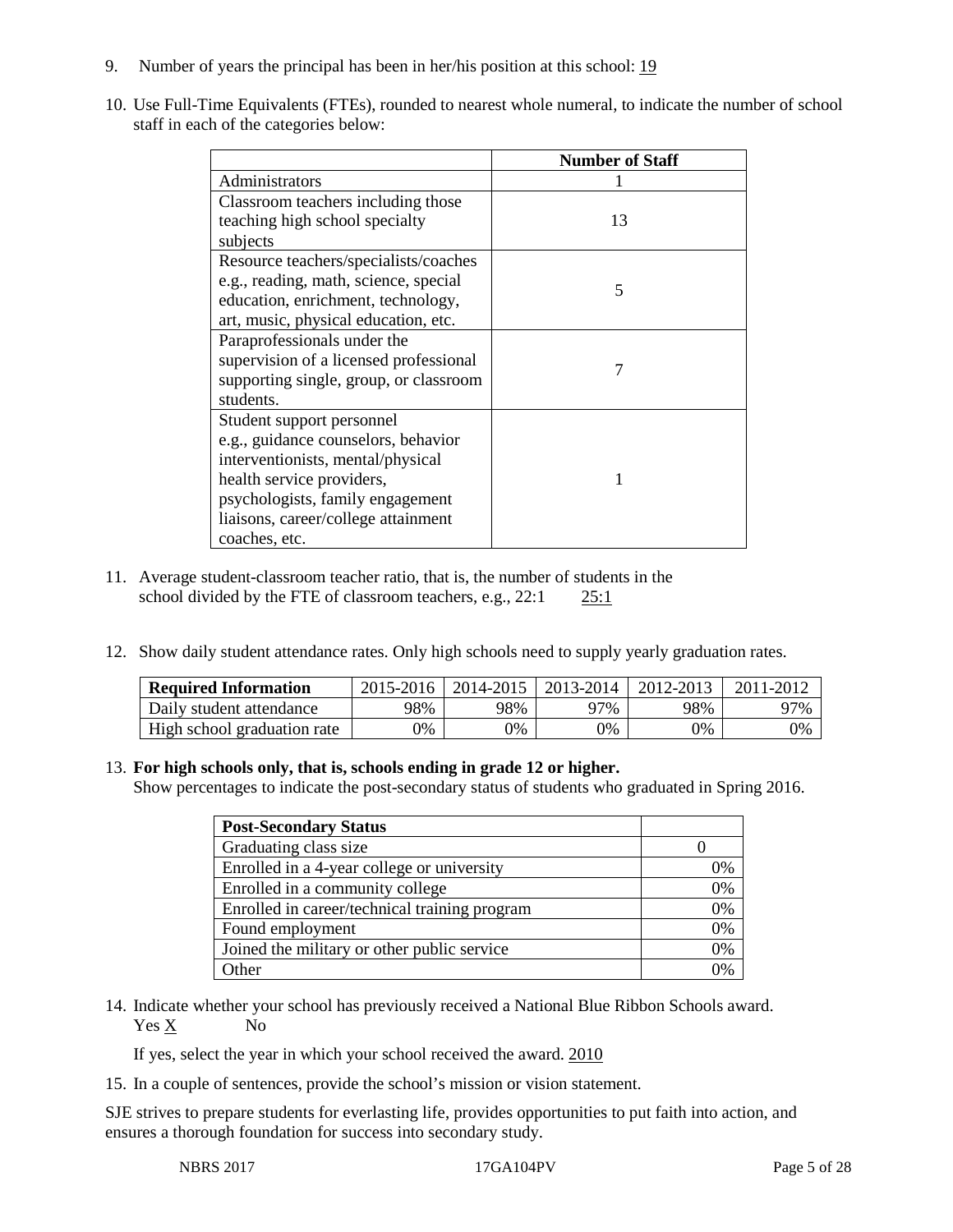# PART III – SUMMARY

St. John the Evangelist School (SJE) celebrates a rich legacy of over 60 years of excellence in Catholic education. Originally staffed by the Sisters of Mercy from Merion, Pennsylvania, the school opened its doors in 1954. Their charism of spirituality, community, service, and social justice embodies the school's spiritual heritage and foundation. The school motto, "Reverence, Respect, and Responsibility," reflects the school's core values and guides the daily interactions of students, faculty, and parents.

Located in Hapeville, Georgia, at the intersection of three main interstate highways near the Atlanta airport, SJE's unique location and excellent reputation attract students from ten counties and 21 parishes in the Atlanta Metro area. The cultural and socio-economic diversity of SJE mirrors the world. The 319 students, pre-kindergarten through eighth grade, represent twenty-one countries and speak ten different languages in the home. Student demographic statistics reflect a ratio of 24% Asian, 41% African-American, 13% White, 12% Hispanic and 10% two or more races. The school nurtures a majority of Catholic students (75%) and welcomes non-Catholic students. Twenty-five percent of the student body qualifies for free or reduced meals. Parent involvement is extraordinary, as families log over 10,000 hours of service to the school each year. The community surrounding SJE is vibrant. The mayor attends school functions, and neighboring businesses such as the Academy Theater and Porsche share time and resources with the school.

The contributions of SJE graduates evidence academic excellence, leadership, faith, and service. High school principals describe SJE students as influential leaders in their communities who are academically prepared, service-oriented and courageous in their faith. In the past five years, SJE alumni earned recognition as National Honor Society and Student Council members, valedictorians, salutatorians, Christian leader awardees, retreat leaders, and Governor's Honors awardees at archdiocesan Catholic high schools, independent private schools, and public schools.

Enduring traditions promote a positive school climate and an active faith community. The school community begins and ends each day with prayer and attends Mass every Friday. The cultural diversity celebrated during Masses includes native dress, language, and traditions. A schoolwide Night of Giving where families gather and make sandwiches for the homeless, assemble care kits for the cancer home, and provide bookmarks and children's books for a children's shelter demonstrates the school's mission in action. Alumni frequently return to SJE to participate in seasonal traditions such as the Night of Giving, the Christmas musical, and Living Stations of the Cross. Eighth grade students, commissioned as leaders of the school, serve their fellow students as safety patrols, school ambassadors and 8th grade buddies to kindergarten students. All Pro Dads meet with their children for a monthly breakfast fostering meaningful involvement of fathers with their children, strengthening both relationships and school performance.

One third of SJE students attend the vibrant Extended School Program which is structured to develop students' talents and interests. The after school program offers a variety of enriching activities including drama, dance, band, math enrichment, Planeteers, Science Olympiad, soccer, piano, chess, chorus, and cooking class. Middle school students participate in team athletics such as basketball, volleyball, track, and soccer.

Teachers serve the school with dedication and expertise. Sixty-five percent hold advanced degrees, including one doctoral in math education (a 2014 recipient of the Presidential Award for Excellence in Math and Science Teaching) and one doctoral in medicine. Two teachers are presently enrolled in master's degree programs. Over the past three years, 36% of the faculty conducted presentations at local, state, and national conventions including the National Catholic Educators Association, i-Summit, National Conference of Foreign Language Teachers, Notre Dame ACE Superintendents Academy, National Council of Teachers of Mathematics, and Sisters of St. Joseph Conference. The faculty and staff members display a cultural mix with representation from Guam, Australia, Cuba, Nigeria, Philippines, Mexico, and Peru.

SJE, a recipient of the Blue Ribbon Award in 1994 and 2010, proudly displays the blue ribbon seal in the foyer of the school. Since earning this prestigious award in 2010, SJE added a pre-kindergarten class, increased enrollment by 10%, and strengthened the support and financial commitment of all stakeholders.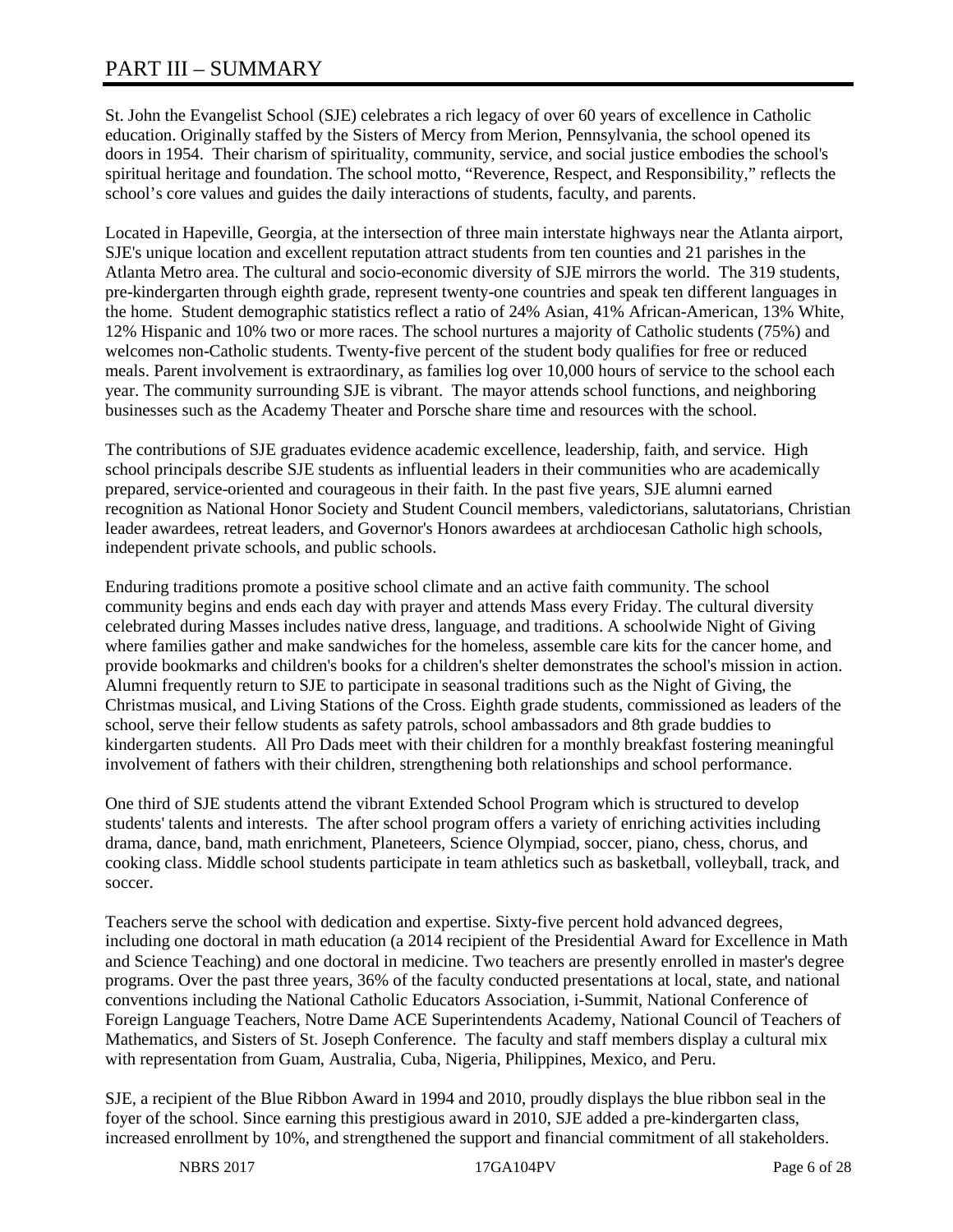The school received a grant from NetText which included a one-to-one iPad program for grades 6-8 and allowed teachers to write apps in collaboration with six archdiocesan schools. The Captain Planet Grant provided an on-site learning garden and cooking cart. SJE received community support and grants for a substantial campus expansion, including an Enrichment Center and Fine Arts Building, which opened in August 2016. Teachers presented best educational practices at various local, state and national conventions, and faculty members from other schools visited SJE to observe innovative programs involving technology and STEM (Science, Technology, Engineering, and Mathematics) initiatives. SJE embraces the responsibility that comes with the Blue Ribbon Award and commits to the pursuit of excellence and innovation inherent to continuous improvement.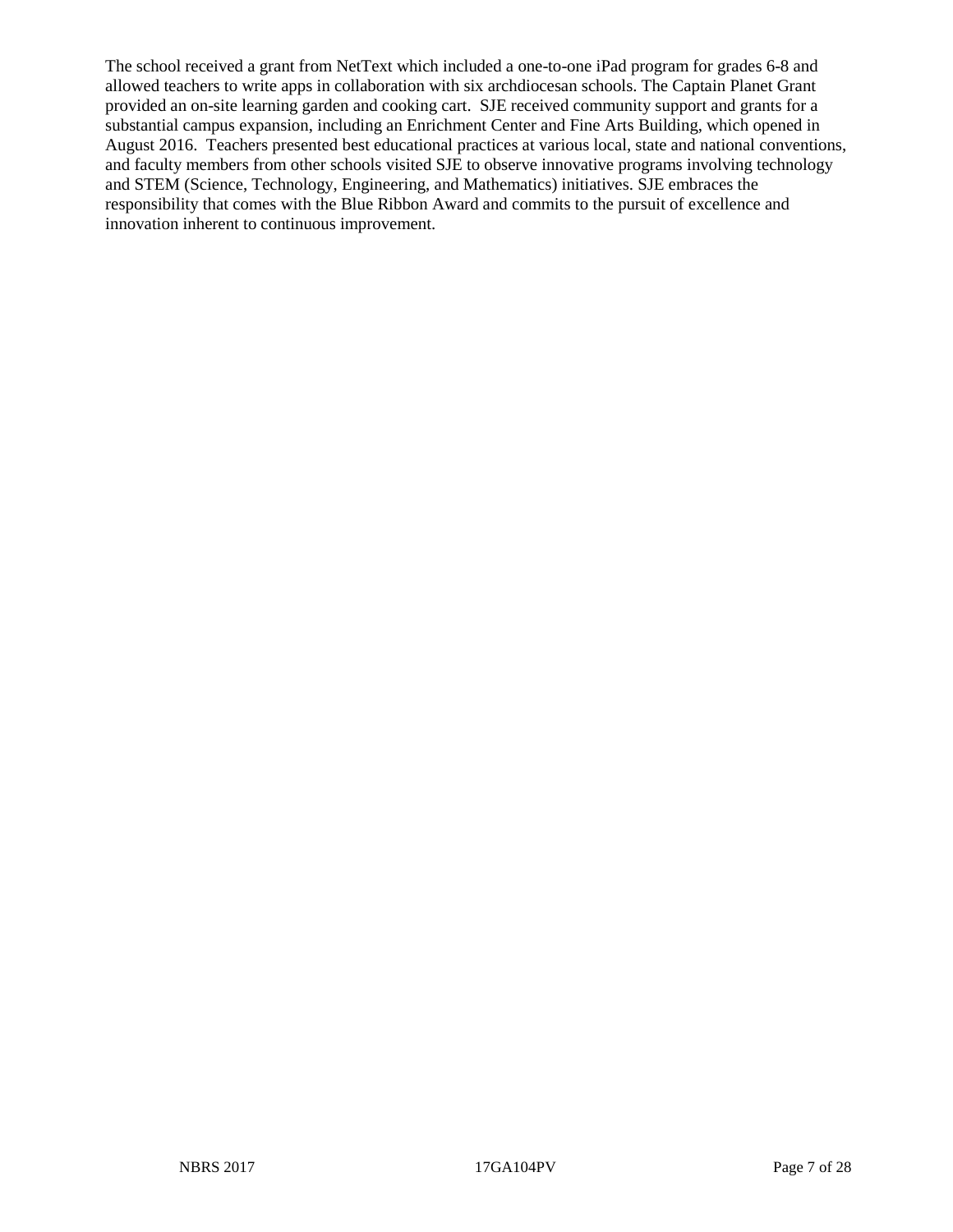# **1. Core Curriculum:**

SJE follows the curriculum of the Archdiocese of Atlanta. The standards and benchmarks are sequential, rigorous, and infused with the Catholic faith. Curriculum pacing, lesson plan objectives, instruction, and assessments are monitored to ensure curriculum implementation is reflective of best practice. An overview of the core subjects taught in all grades follows.

The Catholic religion is taught daily to all students in a structured class and interwoven into all subject areas. In every aspect of school life, a personal relationship with Jesus is encouraged through prayer, scripture study, catechetical instruction, relevant service and an emphasis on social justice. Students in 5th and 8th grade take the Assessment of Children/Youth Religious Education® annually. Students consistently score in the Proficient or Advanced ranges, demonstrating strong knowledge of creed, liturgy, sacraments, morality, church history and prayer.

Morning assembly begins with prayer, an essential component throughout the school day. Students serve as lectors, choir members, and altar servers during Mass. They deepen their faith and build community as they lead worship services like See You at the Pole, the Seven Sorrows of Mary, and the Living Rosary.

A balanced literacy approach is the foundation of the reading/language arts curriculum. It serves as a basis for learning in all subject areas as students apply these skills in context. Teachers in the primary grades utilize an Orton-Gillingham approach providing explicit phonics and spelling instruction. Teachers address the range of developmental stages in their classrooms through small group instruction emphasizing phonemic awareness, fluency, comprehension, and vocabulary. Students maintain online accounts in Raz-Kids®, Pearson SuccessNet®, Star®, and Accelerated Reader®, to remediate and enrich learning. Students receive instruction in selecting "good fit" books to practice comprehension strategies in the context of quality self-selected literature. A variety of novels, literary genres, and texts is utilized to teach specific reading comprehension skills. Writing is a focus for all grade levels, beginning with words in prekindergarten and progressing to interdisciplinary essays and research reports in middle school. Handwriting is taught systematically across grade levels through 5th grade.

The focus of the mathematics curriculum encompasses conceptual understanding, drawing connections between algorithms and ideas, and building a foundation for algebra. Using multiple representations of a number, including manipulatives, number lines, and diagrams strengthen the students' ability to understand mathematics as more than a collection of rules. Problem-solving and explaining reasoning verbally and in writing is emphasized. The integrated, sequential curriculum is horizontally and vertically aligned to the content standards and concludes with Algebra Readiness and Algebra I for eighth grade students. Technology integration using IXL®, Math XL®, SuccessNet®, iLearn®, and a variety of other mathematics sites remediate or enrich where appropriate. Instructional practices support the Process Standards of Communicating Mathematically, Problem Solving, Technology, and Connections.

The social studies curriculum includes history, geography, economics, Georgia history, current events, knowledge of world cultures, and Catholic social teachings. Students learn to be knowledgeable and productive contributors to society. Teachers utilize a variety of resources incorporating a text, Scholastic News©, Time for Kids©, virtual field trips, and creative projects to connect curriculum standards and reallife events, past and present. When an SJE teacher became a United States citizen, students gained a deeper understanding of the path to citizenship. Eighty-five SJE fourth- and fifth- grade students witnessed and participated in the naturalization ceremony where their teacher and 73 other immigrants made the oath of allegiance to the United States, becoming US citizens. SJE students led the Pledge of Allegiance, dressed in native dress, and spoke to the group about the ethnic backgrounds of their families.

Next Generation Science Standards provide the foundation for the science curriculum, with an emphasis on the integration of STEM principles into science instruction. The standards, including life science, physical science, earth and space science strands, are presented using the inquiry process, emphasizing problem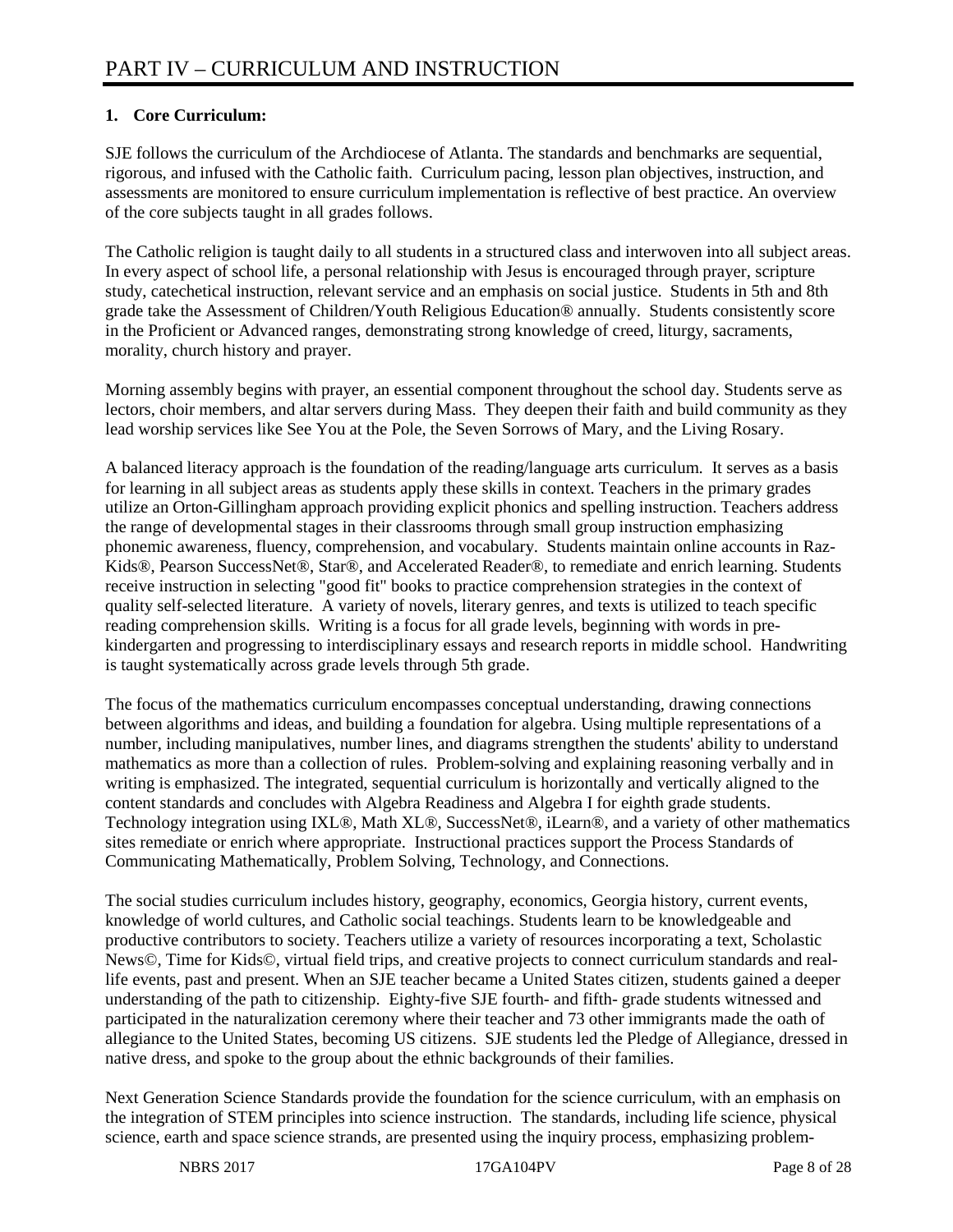solving through hands-on learning, labs, and projects. Interactive science notebooks, Engineering is Elementary®, kits, and the newly adopted TCI© textbook series provide resources to aid students in making real world connections. Teachers collaborate with the math/science coordinator to plan and execute relevant hands-on learning opportunities in the fully equipped science lab. A Captain Planet Learning Garden added in 2016 extends the traditional classroom and enhances the multidisciplinary opportunities available through gardening.

The pre-kindergarten program offers a balance of academic, social and school behaviors. With attention to the developmental stages of four-year-old children, the curriculum aligns with the primary Archdiocesan curriculum standards. Students participate in all facets of school life, including visits to the science and technology labs. Students matriculating from the pre-kindergarten program experience a smoother transition into kindergarten. Students establish well-defined school behaviors, and teachers implement early intervention strategies when needed. Immersion in a language rich environment is especially beneficial to students coming from homes where English is not the primary language spoken.

# **2. Other Curriculum Areas:**

Weekly special area classes support and reinforce the core curriculum areas for every student at St. John School. Special area teachers collaborate with classroom teachers to incorporate cross-curricular projects through the use of an interdisciplinary planning chart located in the school media center and updated monthly.

In the visual arts program, students create and refine artistic work using a variety of medium. Students utilize journals throughout the creative process to reflect, evaluate and find meaning in artwork. Projects demonstrate an emphasis on art history, faith, and cultural connections. Students constructed miniature "Mercy Doors" to depict the class service projects centered on the corporal works of mercy. Annually, middle school students conduct a formal evening art exhibit at the four-star Renaissance Concourse Atlanta Airport Hotel. Students discuss their displays with guests to convey the inspiration behind their artwork and the elements of art and design incorporated such as color, shape, texture, space, form, and balance. Students from all grade levels participate in an annual Archdiocesan Art Show each spring.

Through weekly music classes, students are exposed to various composers and receive instruction in different genres of music including liturgical music. Students learn to read, compose and perform musical compositions using recorders, Orff instruments, and through Praise Band. Vocal and instrumental performances enhance school liturgies, cultural enrichment programs, school assemblies, chorus productions and the Christmas musical. Students perform at Spellman College, and they often receive awards at various musical competitions for independent schools.

Physical education classes stress the importance of building lifelong skills for health and wellness emphasizing nutrition, health, and physical fitness. The program addresses cardiovascular endurance, flexibility, locomotor movement and muscular strength through developmentally appropriate games, team sports, and collaborative activities that foster good sportsmanship and teamwork. Students participate in the Presidential Physical Fitness Program and integrate technology using the Daily Fit Log. With this app, students record their physical activity, enter health data, track fitness testing scores, set goals and create personal fitness plans.

All students receive weekly Spanish instruction. St. John School is in compliance with the program's foreign language requirements. The program emphasizes communication skills: listening, speaking, writing and cultural awareness. Thematic lessons build age-appropriate vocabulary and connections to other subject areas. Upper grades develop skills in foundational grammar and mechanics. The teacher incorporates into lessons the use of videos, group projects, games, frequent assessments, and technology including Kahoot and Duolingo. Students study the cultural aspects of Spanish speaking countries and integrate prayers and religious customs into worship celebrations such as the Feast of Our Lady of Guadalupe, Dia de los Muertos, and a traditional Call to Worship procession with students dressed in native attire.

NBRS 2017 **17GA104PV** Page 9 of 28 Students receive weekly instruction in technology and media skills. The media specialist assists students in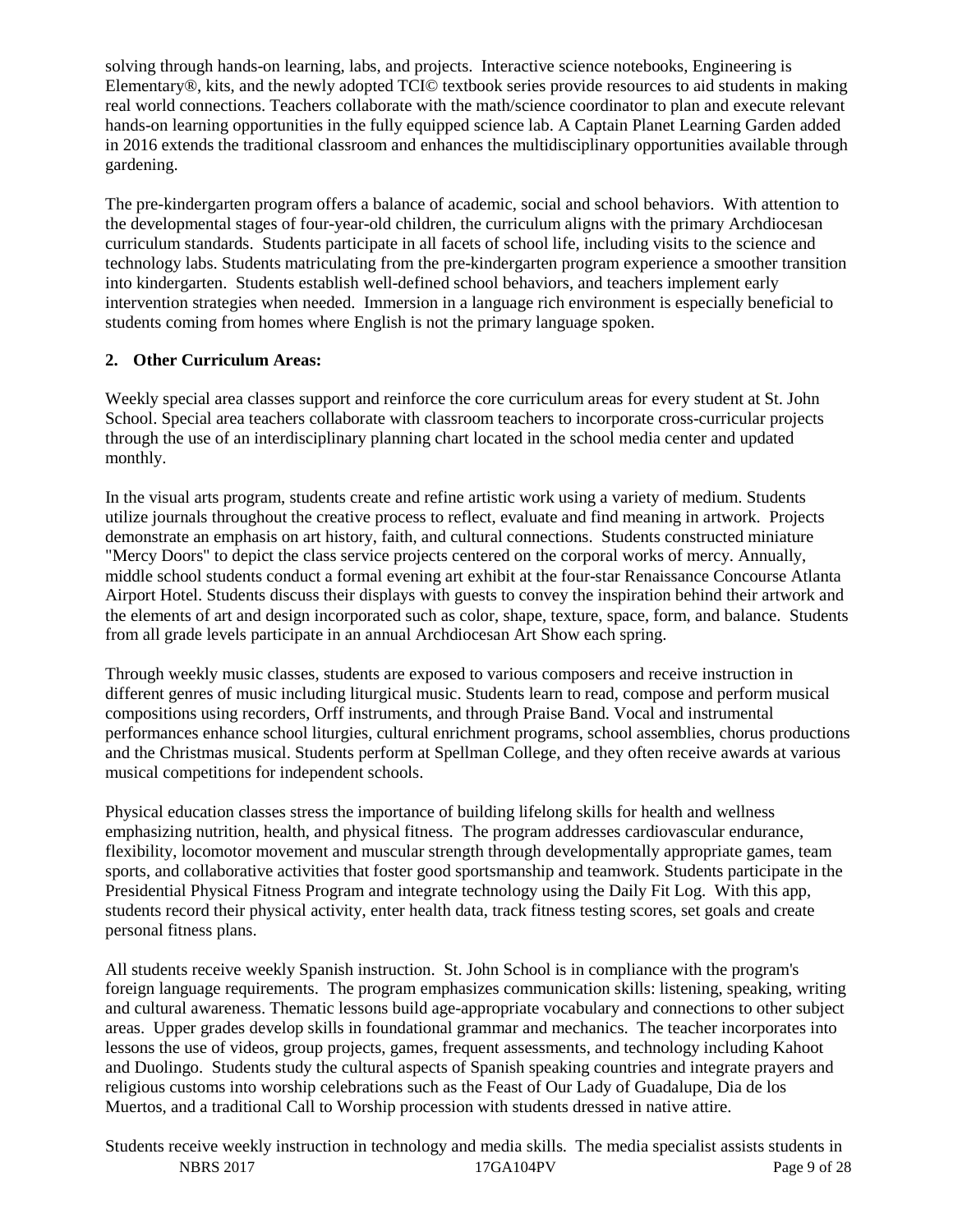selecting quality literature matching appropriate reading levels and teaches research skills within core subject areas using a variety of digital and printed resources. In collaboration with classroom teachers, reading, writing and language arts standards are reinforced through historical fiction and biography projects. The media specialist coordinates participation in Accelerated Reader®, Star Reading®, and the Archdiocesan Battle of the Books competition.

Technology is an essential component in preparing students for a global and digital society. All students receive direct instruction in technology including responsible digital citizenship, keyboarding, Microsoft Office® software, engineering concepts, and coding. Middle school students receive additional instruction in CAD design, 3D printing, and app creation. The one to one iPad program in middle school supports continuous learning opportunities. Grades 2-8 utilize Google Apps for Education and Google Classroom to collaborate and create group projects and multimedia presentations.

Smart Boards, projectors, digital visualizers and iPad carts equip teachers with technology resources. Mobile Chromebooks and PC laptop carts available for classroom use further reinforce technology integration. Use of blended learning software such as iLearn Math®, Math XL®, RAZ Kids®, and Accelerated Reader® personalize learning. Formative assessment tools like Kahoot, Padlet, and Google Forms provide immediate feedback to teachers and students. LEGO Robotics® and Makey-Makey® circuit kits promote creativity and STEM integration. Teachers use portfolio apps in primary grades to help students capture what they learn and document student progress.

#### **3. Instructional Methods, Interventions, and Assessments:**

SJE teachers embrace the diverse learners in their classrooms and uphold the conviction that all students can perform at high levels given appropriate support and guidance. Effective use of student data to inform instruction is essential to student success; therefore, it is an ongoing schoolwide goal. Each teacher maintains a data binder containing classroom data from a variety of sources including Iowa Assessments®, Cognitive Test of Abilities®, Star Reading®, ACRE® and curriculum benchmark testing. Individual student data profiles include these scores along with report card grades, attendance data, behavior referrals, afterschool activities, remedial tutoring, enrichment, and other factors which impact student achievement, providing the teacher a comprehensive view of each learner. Strengths and challenges emerge from ongoing analyses of data, forming the basis of instructional decisions. For example, teachers use the "Results Meeting Protocol" during Professional Learning Community meetings to identify challenges, reflect on solutions, and determine an action plan to address areas of concern. PLC members share best practices and artifacts of student progress and coordinate team teaching opportunities.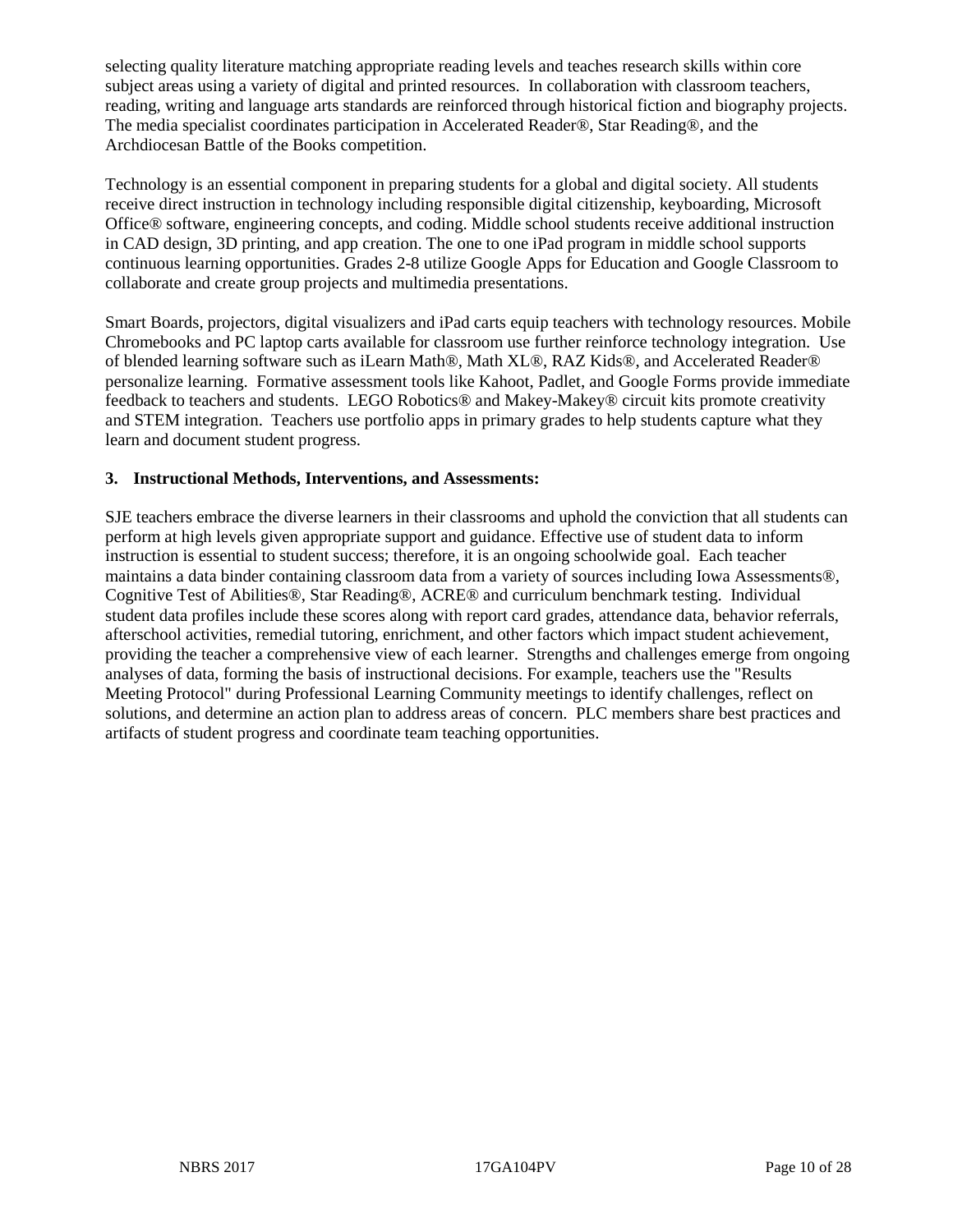during social studies, analyze data from science experiments, and use critical thinking to interpret nuances in literature. Journals, technology presentations, hands-on labs and activities, projects, dialogue, and written tests provide both summative and formative assessment of student learning.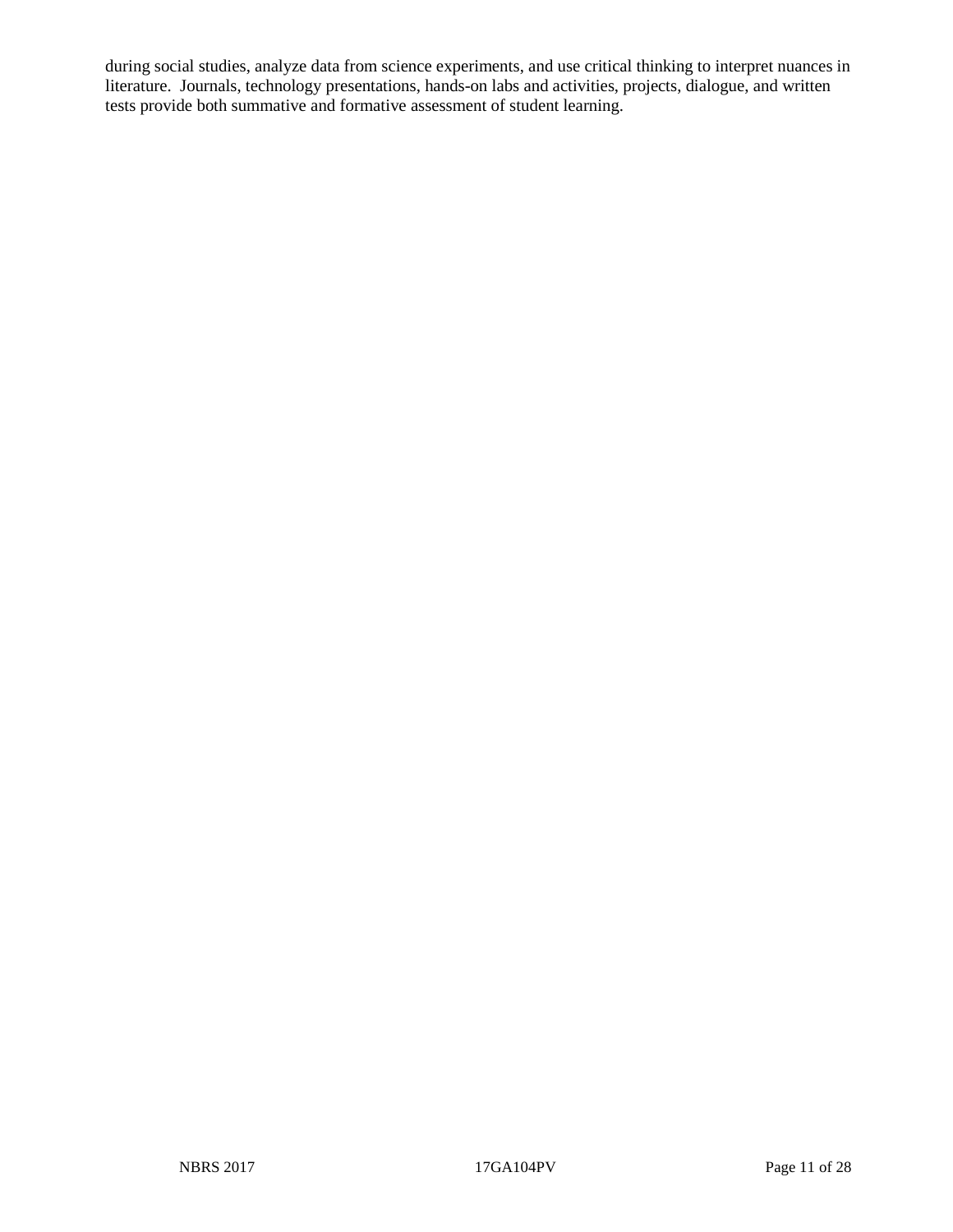# **1. School Climate/Culture:**

SJE nurtures a positive, inclusive, and Christ-centered environment through daily prayer, weekly Mass, and service projects that involve all students and their families. A shared mission with Christ at its center provides motivation for everyone in the community to live the school motto of Reverence, Respect, and Responsibility.

Student engagement and motivation are evident in all areas of school life as students display confidence in taking risks and sharing their gifts. Students play an active part in building a positive culture. They nurture a bully-free environment by implementing the No Place for Hate Program. Patrols receive recognition for displaying character traits reflecting the fruits of the spirit: love, joy, peace, forbearance, kindness, goodness, faithfulness, gentleness, and self-control. Students engage in cultural celebrations that foster an inclusive community representing the Body of Christ.

Student Council, National Junior Honor Society, safety patrols, spiritual retreat leaders, and school ambassadors offer avenues to engage students in leadership. Student voice is valued and solicited through student forums and surveys. Students use their talents to create artwork, perform in talent shows and plays, serve as lectors and choir members at Mass, and participate in a variety of academic and athletic competitions.

Teachers play a vital role in the success of the school as they encourage a growth mindset and communicate a belief in each child that fosters success. As professional educators, they assume leadership positions that promote efficacy and a voice in the decision-making process. Faculty Council, consisting of representatives from each level, takes an active role in promoting a positive school climate and morale. Council members design and plan meaningful professional development in alignment with accreditation and continuous school improvement goals. In collaboration with the Catholic Identity Team, they evaluate school programs and decisions to ensure alignment with the school's vision and mission. Teachers pursue their interests and leadership gifts through programs like the one-to-one iPad project, the Cofield Community STEM project, and the Refugee Immersion Camp. These gratifying endeavors not only build leadership capacity among the faculty but enrich the entire school community.

Parents support community projects by participating in the schoolwide recycling program, the Empty Bowl Project, and other educational and service projects within the community. They offer countless hours of service to the school and parish each year. Communicating an appreciation for the faculty, parents provide monthly breakfasts, organize teacher luncheons, and offer a variety of seasonal surprises throughout the year.

# **2. Engaging Families and Community:**

Communication plays a vital role in keeping all stakeholders aware of and involved in student achievement and continuous school improvement. The school's newsletters, website, social media posts, and School Messenger phone calls inform stakeholders of school events and student achievement. Quarterly report cards, mid-term progress reports, online grade posting, and communication of Iowa Assessment® scores, engage parents as valued and informed partners. Student-led conferences and stakeholder meetings include parents in two-way communication centered on student achievement and school improvement. SJE communicates student and teacher accomplishments to the community through annual reports, local newspaper articles, social media, an electronic message board, church bulletins and awards ceremonies.

An active Home and School Organization hosts various events throughout the year aligned with the school's efforts. Annual Parent Nights feature national authors like Dr. Avril Beckford and Love and Logic® experts who educate parents on academic and social success. The annual Race for Education and SJE Jubilee raise funds in direct support of school improvement initiatives. The group shares in the school's mission of service organizing the Night of Giving centered on the corporal works of mercy in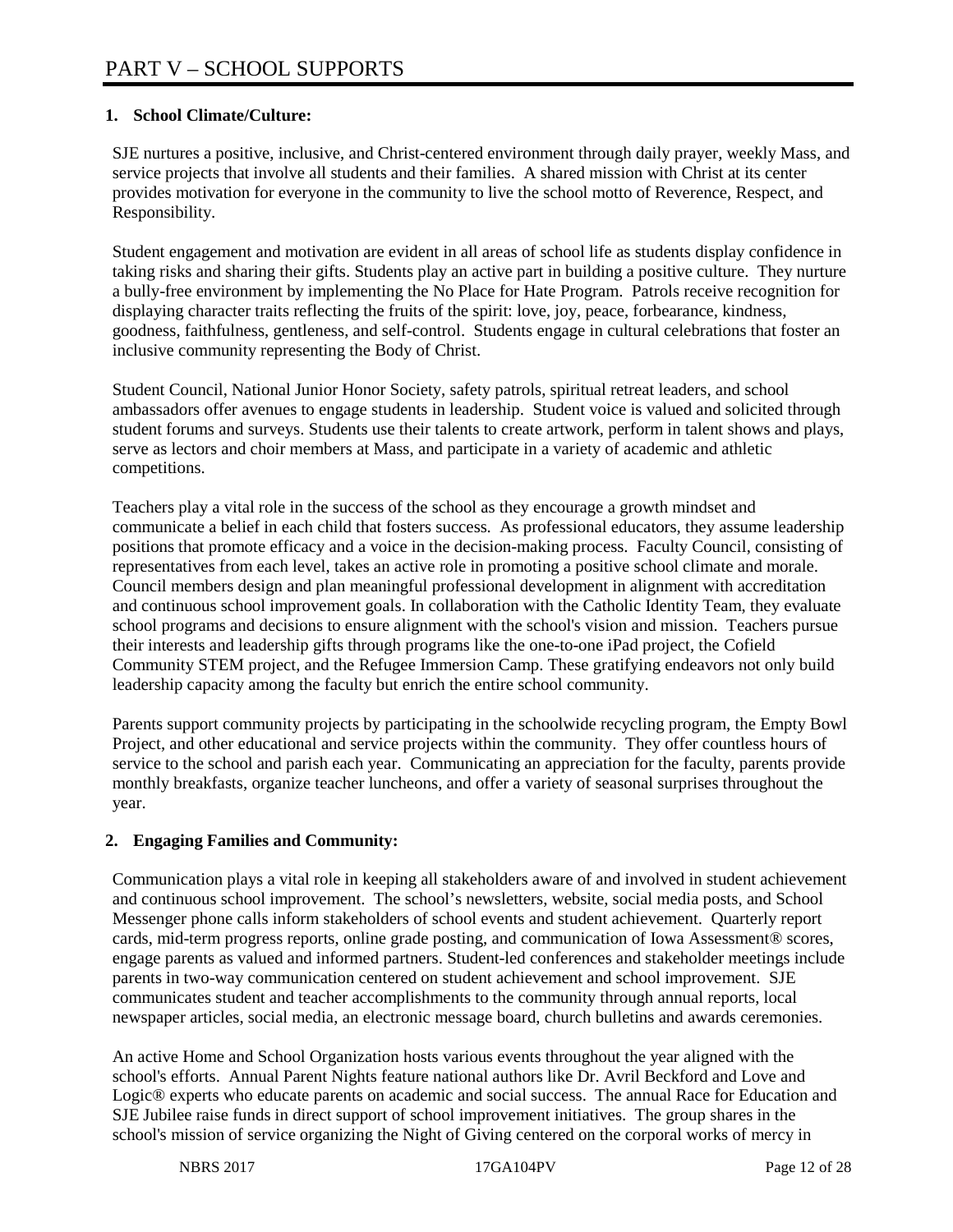support of local parish and community pantries, homeless shelters, the St. Vincent DePaul store, and the Crisis Pregnancy Center.

A dynamic Advisory Council holds a leadership retreat meeting in October for members of the Council, advisory committees, Home and School board, and faculty/staff leadership teams to identify and communicate three focus goals for each committee. An annual Stakeholder's Meeting hosted by the Advisory Council assimilates input from parents and the community concerning strategic planning initiatives. Attendees also receive a progress report on the long- range strategic plan, a financial report on the current budget, and the tuition amount established for the following school year.

Community partnerships broaden the scope of educational programs and afford students the opportunity to transfer learning to real-world applications. Community programs include the STEM summer camp sponsored by the University of Notre Dame, the Captain Planet Garden-Based Learning Program, and the project-based Cofield STEM Initiative. In collaboration with Hapeville Clean and Beautiful and Georgia Adopt-a-Stream, students answer Pope Francis' call to environmental stewardship. They observe ecosystems, conduct water testing, and clean the stream and surrounding watershed to improve water quality and provide a better environment for animal and plant life.

#### **3. Professional Development:**

SJE teachers and administrators embrace a philosophy of life-long learning and take advantage of various continuing education opportunities focused on student achievement, individual teacher professional growth plans, and school improvement goals. When forming the school's professional development plan, the principal uses a collaborative approach seeking input from Faculty Council, instructional coaches, and the administrative team and utilizing needs assessment survey data. Each teacher develops an annual professional growth plan based on Charlotte Danielson's Framework for Teaching using classroom data, teacher observation feedback, teacher reflection, and school improvement goals.

The administration believes that professional development is essential for continuous improvement. The principal appropriates generous funding in the budget for faculty and staff professional development with additional financial support available through Title I, Title IIA, and The Goizueta Foundation Faculty and Staff Professional Development Endowment.

The administration designates ten in-service days for targeted professional development. Recently, a Kagan consultant conducted two full days of onsite training in Kagan Structures for Active Engagement. Additional in-service days focus on school improvement goals including data analysis, catechetical formation, differentiated instruction, and technology integration such as maximizing the use of Google Classroom and online classroom formative assessment tools.

Faculty members pursue coursework leading to advanced degrees, attend national conferences in teams, and serve on various archdiocesan and accreditation committees. These experiences provide a national perspective of best practices and instructional pedagogy which is intentionally infused at faculty meetings and in daily instruction.

Teachers join PLCs based upon shared professional growth goals including strategies for classroom management, active engagement of all students, implementation of STEM labs, and improvement in math computation and problem solving. Ongoing and job-embedded co-teaching offers teachers opportunities to practice and receive immediate feedback implementing new instructional practices. For example, the third grade teacher and the math/science coordinator co-teach lessons helping students generate multiple solutions to problems, verbalize "math thinking" and utilize visual pictures to enhance learning. Veteran teachers implementing a new Science curriculum based on the Next Generation Science Standards collaborate with the math/science coordinator to incorporate STEM labs focused on cross-cutting concepts leading to better understanding of core ideas.

NBRS 2017 17GA104PV Page 13 of 28 To sustain a focus on school improvement goals, a local expert in the field of learning differences presented, "Proven Strategies for Meeting the Needs of Diverse Learners," and the County Director of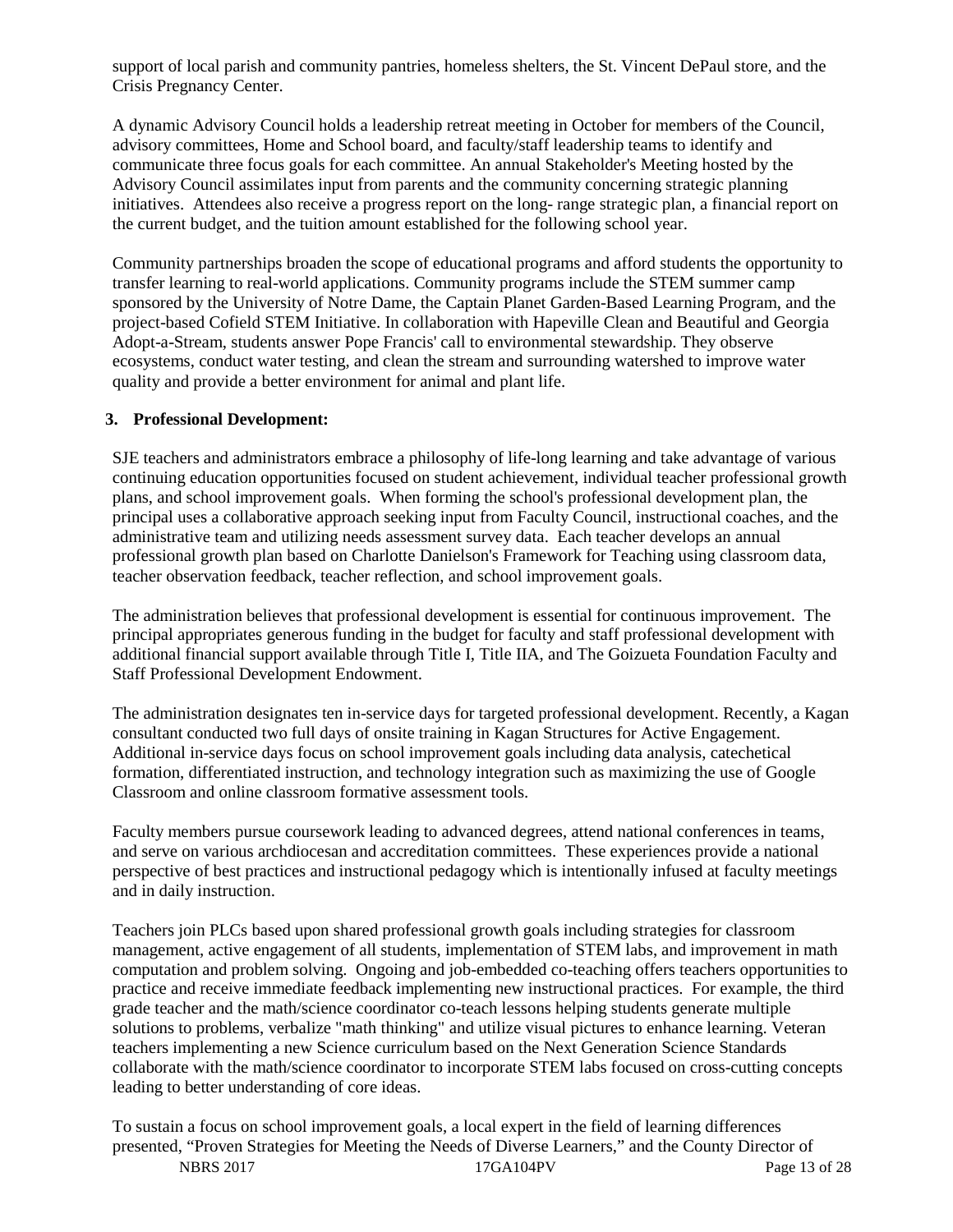Assessment and Accountability presented, "Data-Driven Decision Making." Thoughtful professional development strengthens faculty confidence and skills while directly impacting student achievement.

## **4. School Leadership:**

The principal is the spiritual and academic leader of the school. Under the authority of the pastor of St. John the Evangelist Church, the principal follows all policies of the Archdiocese of Atlanta. She collaborates with the pastor, school Advisory Council, and administrative teams to ensure alignment to the school's mission and to maintain a focus on student achievement, school viability, and the spiritual formation of the school community. She establishes the culture of Reverence, Respect, and Responsibility and embodies servant leadership. Students and teachers are encouraged to be their best selves, as the principal recognizes their God-given gifts and provides the time, resources, and support necessary for the fulfillment of their personal potential and contributions to the mission.

The principal encourages a collaborative and distributed leadership. The administrative team, consisting of the school counselor and curriculum coordinators, assists the principal in monitoring student progress, academic goals, curriculum alignment, instructional practices, and the effectiveness of instructional programs and interventions. Teachers serve on leadership teams involving data, technology integration, Catholic identity, and student success. These teams foster a shared responsibility for school improvement and empower teachers to make decisions that impact teaching and learning. The administrative team meets weekly with the directors of admission, development, facilities, and the after school program along with the business and office managers to coordinate school events, parent and community communications, marketing and recruitment efforts, and teacher/staff needs.

A focus on a shared mission unifies all decisions made at the school. The principal promotes a visionary mindset and challenges all stakeholders to "dream big" in strategic planning. Parents and community representatives serve on the Advisory Council and school improvement committees sharing expertise in areas of mission effectiveness, finance, marketing and public relations, technology, and facilities. They assist in developing and monitoring a long-range strategic plan focused on effective school viability factors that contribute to school improvement and student achievement. The voice of all stakeholders is valued and considered in strategic planning. To ensure the participation of stakeholders with English as a second language, the principal offers language tracks for stakeholder input sessions.

The principal is visible in the community attending city council meetings, speaking at feeder parishes, cultivating the support of major donors, and seeking grant funds to support 21st century learning. These relationships foster a united community in support of the mission of the school.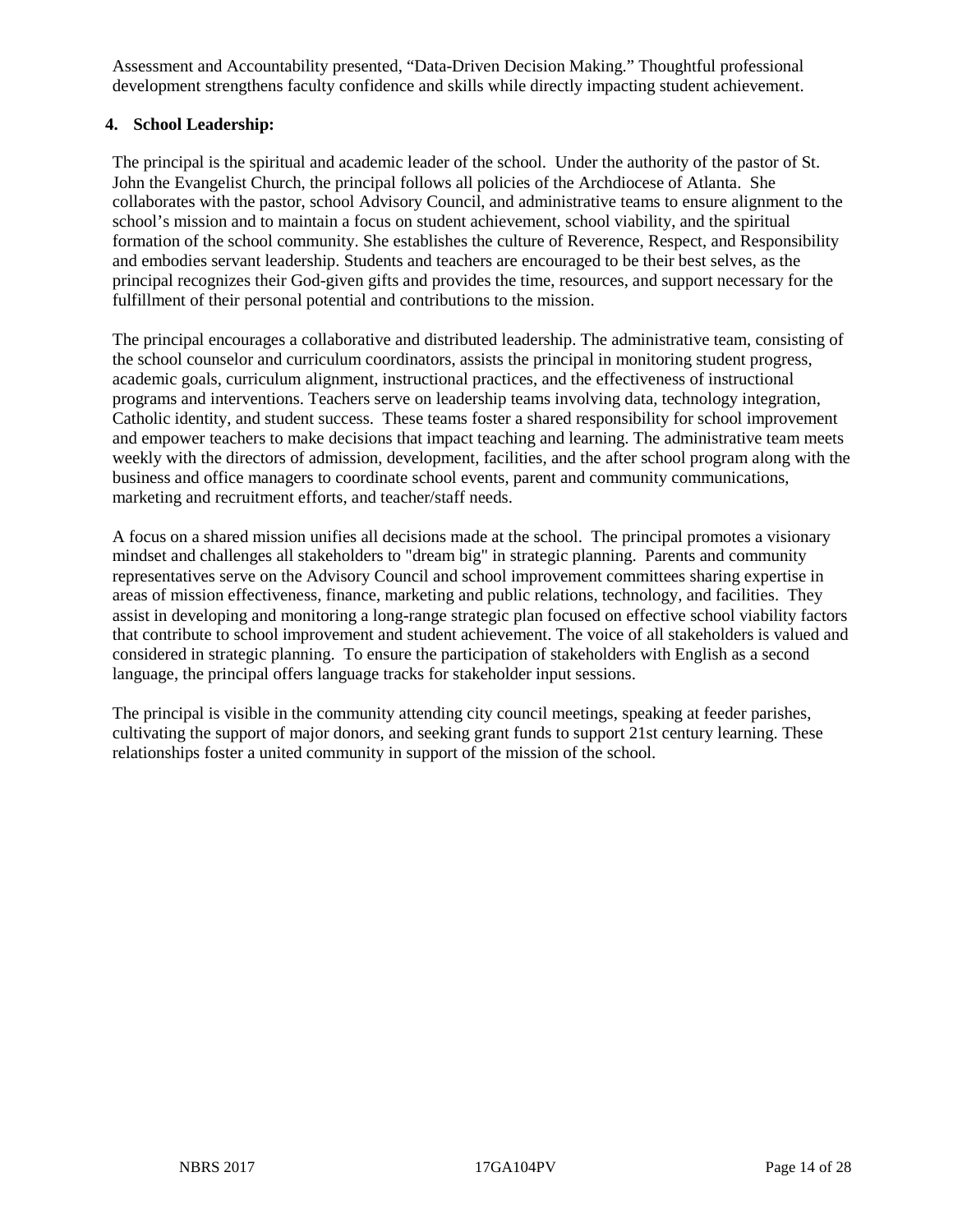Many factors contribute to the academic success of SJE students; however, the most important one is the cultivation of a community of faith focused on a shared mission and core values. The Catholic identity of the school, a recognizable strength, nurtures a sense of community, responsibility, and commitment to the success of each child made in the image and likeness of God.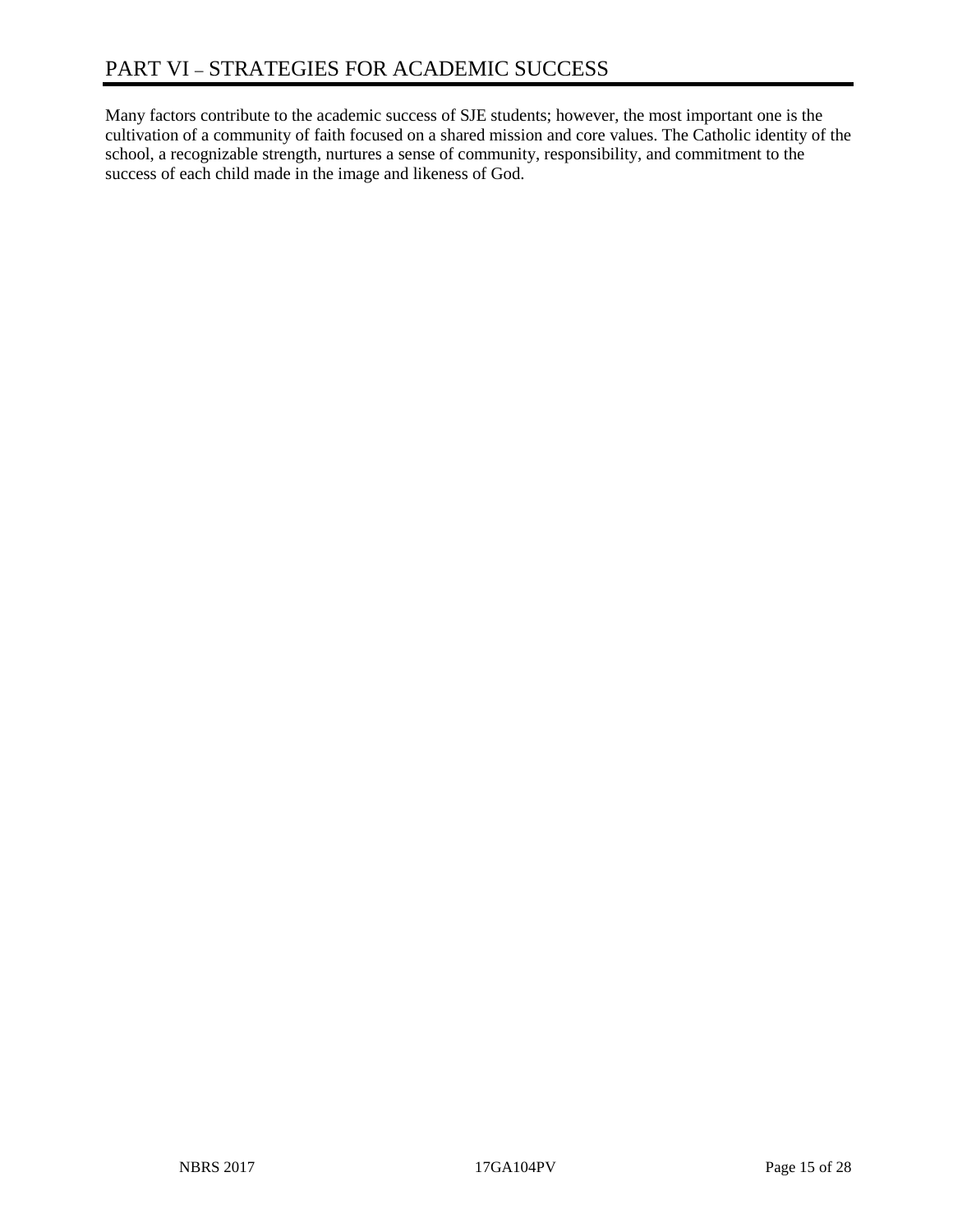# PART VII – NON-PUBLIC SCHOOL INFORMATION

1. Non-public school association(s): Catholic

Identify the religious or independent associations, if any, to which the school belongs. Select the primary association first.

| 2. | Does the school have nonprofit, tax-exempt $(501(c)(3))$ status?                                       | Yes X  | No. |
|----|--------------------------------------------------------------------------------------------------------|--------|-----|
| 3. | What is the educational cost per student?<br>(School budget divided by enrollment)                     | \$9292 |     |
| 4. | What is the average financial aid per student?                                                         | \$3704 |     |
| 5. | What percentage of the annual budget is devoted to<br>scholarship assistance and/or tuition reduction? | 19%    |     |
| 6. | What percentage of the student body receives<br>scholarship assistance, including tuition reduction?   | 43%    |     |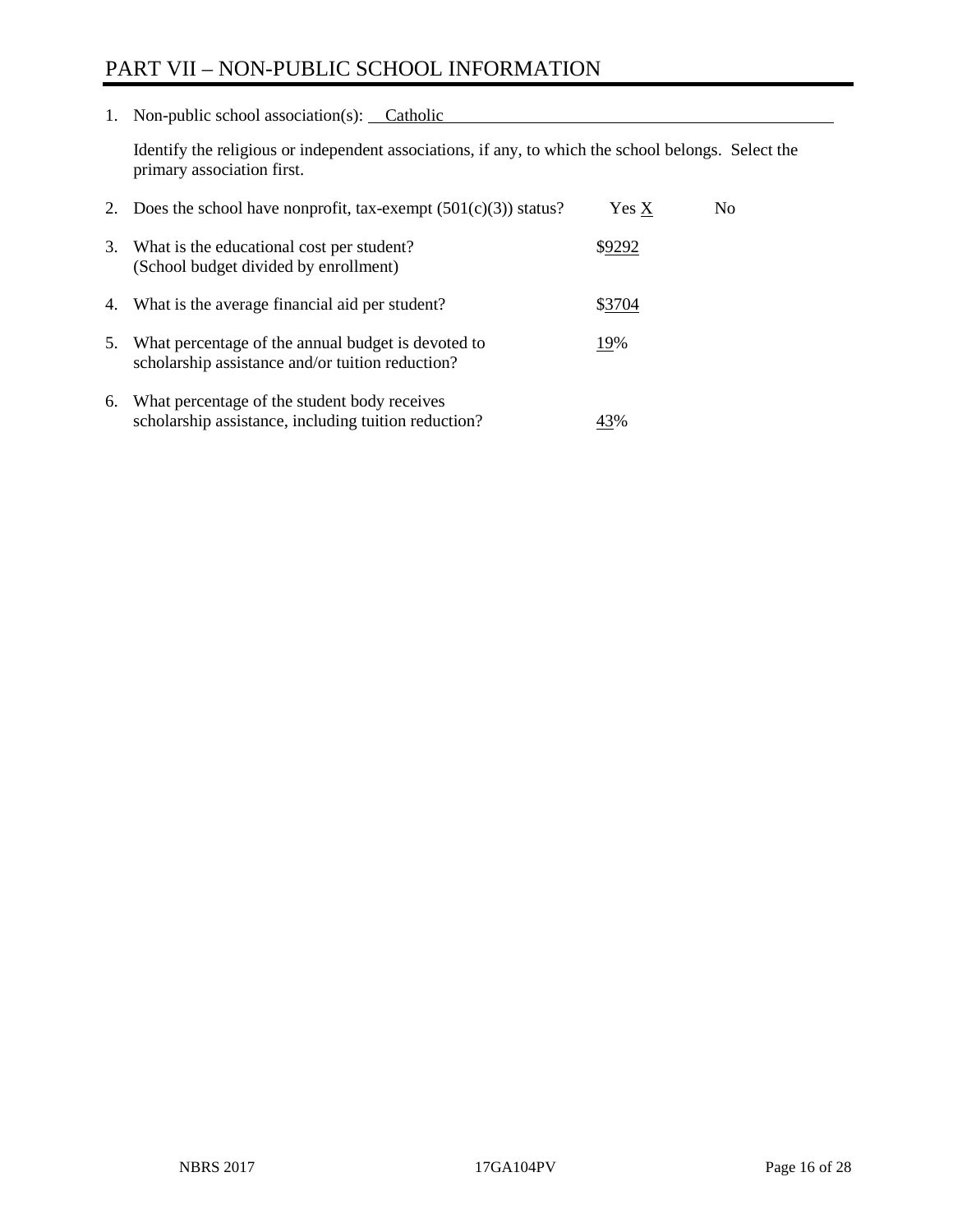# PART VIII – ASSESSMENT RESULTS FOR NORM-REFERENCED TESTS

#### **REFERENCED BY NATIONAL NORMS**

| Subject: Math                              | Test:                | Iowa Assessment      | Grade:<br>$\overline{3}$                      |
|--------------------------------------------|----------------------|----------------------|-----------------------------------------------|
| <b>Edition/Publication Year: 2011</b>      | Form E<br>Publishing | Publisher: Riverside | Scores are reported here<br>as: Scaled scores |
| School Year                                |                      | 2015-2016            |                                               |
| Testing month                              |                      | Mar                  |                                               |
| <b>SCHOOL SCORES</b>                       |                      |                      |                                               |
| <b>Average Score</b>                       |                      | 204.3                |                                               |
| Number of students tested                  |                      | 28                   |                                               |
| Percent of total students tested           |                      | 100                  |                                               |
| Number of students alternatively assessed  |                      | $\theta$             |                                               |
| Percent of students alternatively assessed |                      | $\boldsymbol{0}$     |                                               |
| <b>SUBGROUP SCORES</b>                     |                      |                      |                                               |
| 1. Free and Reduced Meals                  |                      |                      |                                               |
| <b>Average Score</b>                       |                      | 205.3                |                                               |
| Number of students tested                  |                      | 12                   |                                               |
| 2. Other 2                                 |                      |                      |                                               |
| <b>Average Score</b>                       |                      |                      |                                               |
| Number of students tested                  |                      |                      |                                               |
| 3. Other 3                                 |                      |                      |                                               |
| <b>Average Score</b>                       |                      |                      |                                               |
| Number of students tested                  |                      |                      |                                               |

**NOTES:** For the 2016 Iowa Assessment, all students were assessed. In St. John the Evangelist School's current population, 25% of students are eligible for free or reduced meals. 12 students in 3rd grade qualify for free or reduced meals; therefore, subgroup scores are presented. Additional subgroups represent fewer than 10 students in this grade.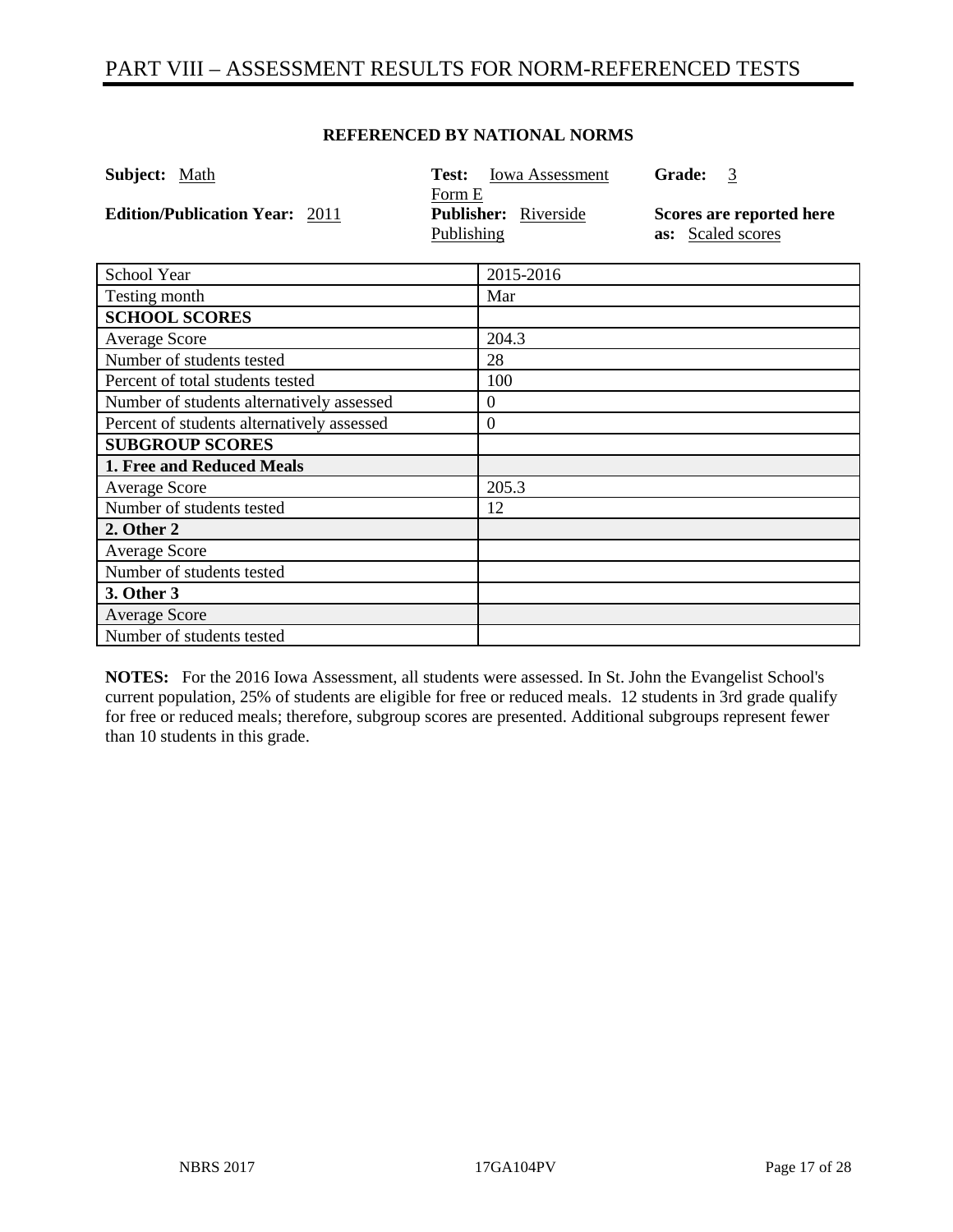| <b>Subject:</b> Math                  | <b>Iowa Assessment</b><br>Test: | <b>Grade:</b><br>-4      |
|---------------------------------------|---------------------------------|--------------------------|
|                                       | Form E                          |                          |
| <b>Edition/Publication Year: 2011</b> | <b>Publisher:</b> Riverside     | Scores are reported here |
|                                       | Publishing                      | <b>as:</b> Scaled scores |

| School Year                                | 2015-2016 |
|--------------------------------------------|-----------|
| Testing month                              | Mar       |
| <b>SCHOOL SCORES</b>                       |           |
| <b>Average Score</b>                       | 220.7     |
| Number of students tested                  | 53        |
| Percent of total students tested           | 100       |
| Number of students alternatively assessed  | 0         |
| Percent of students alternatively assessed | 0         |
| <b>SUBGROUP SCORES</b>                     |           |
| <b>1. Free/Reduced Meals</b>               |           |
| <b>Average Score</b>                       | 227.7     |
| Number of students tested                  | 18        |
| 2. African American                        |           |
| <b>Average Score</b>                       | 218.6     |
| Number of students tested                  | 20        |
| 3. Asian                                   |           |
| <b>Average Score</b>                       | 222.2     |
| Number of students tested                  | 13        |

**NOTES:** For the 2016 Iowa Assessment, all students were assessed. In St. John the Evangelist School's current population, 25% of students are eligible for free or reduced meals, 41% of students are African American, 24% are Asian, and 12% are Hispanic. 18 students in 4th grade qualify for free or reduced meals, 20 students are African American and 13 students are Asian; therefore, subgroup scores are presented for these populations. Additional subgroups represent fewer than 10 students in this grade.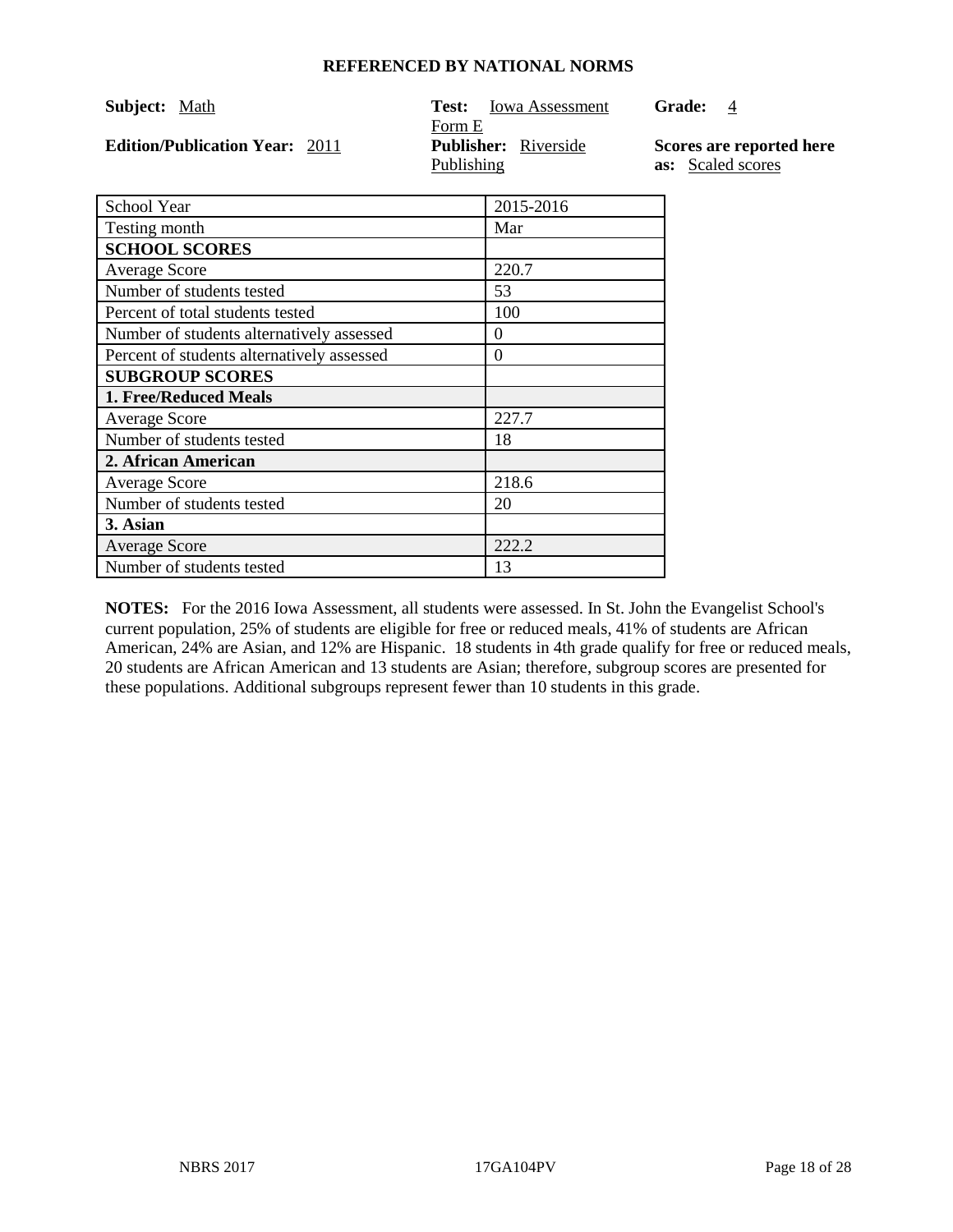| Subject: Math                         | <b>Iowa Assessment</b><br>Test: | <b>Grade:</b>            |
|---------------------------------------|---------------------------------|--------------------------|
|                                       | Form E                          |                          |
| <b>Edition/Publication Year: 2011</b> | <b>Publisher:</b> Riverside     | Scores are reported here |
|                                       | Publishing                      | as: Scaled scores        |

| School Year                                | 2015-2016 |
|--------------------------------------------|-----------|
| Testing month                              | Mar       |
| <b>SCHOOL SCORES</b>                       |           |
| <b>Average Score</b>                       | 236.1     |
| Number of students tested                  | 32        |
| Percent of total students tested           | 100       |
| Number of students alternatively assessed  | $\theta$  |
| Percent of students alternatively assessed | 0         |
| <b>SUBGROUP SCORES</b>                     |           |
| 1. African American                        |           |
| <b>Average Score</b>                       | 229.1     |
| Number of students tested                  | 15        |
| 2. Other 2                                 |           |
| <b>Average Score</b>                       |           |
| Number of students tested                  |           |
| 3. Other 3                                 |           |
| <b>Average Score</b>                       |           |
| Number of students tested                  |           |

**NOTES:** For the 2016 Iowa Assessment, all students were assessed. In St. John the Evangelist School's current population, 41% of students are African American. There are 15 African American students in 5th grade; therefore, subgroup scores are presented for this population. Additional subgroups represent fewer than 10 students in this grade.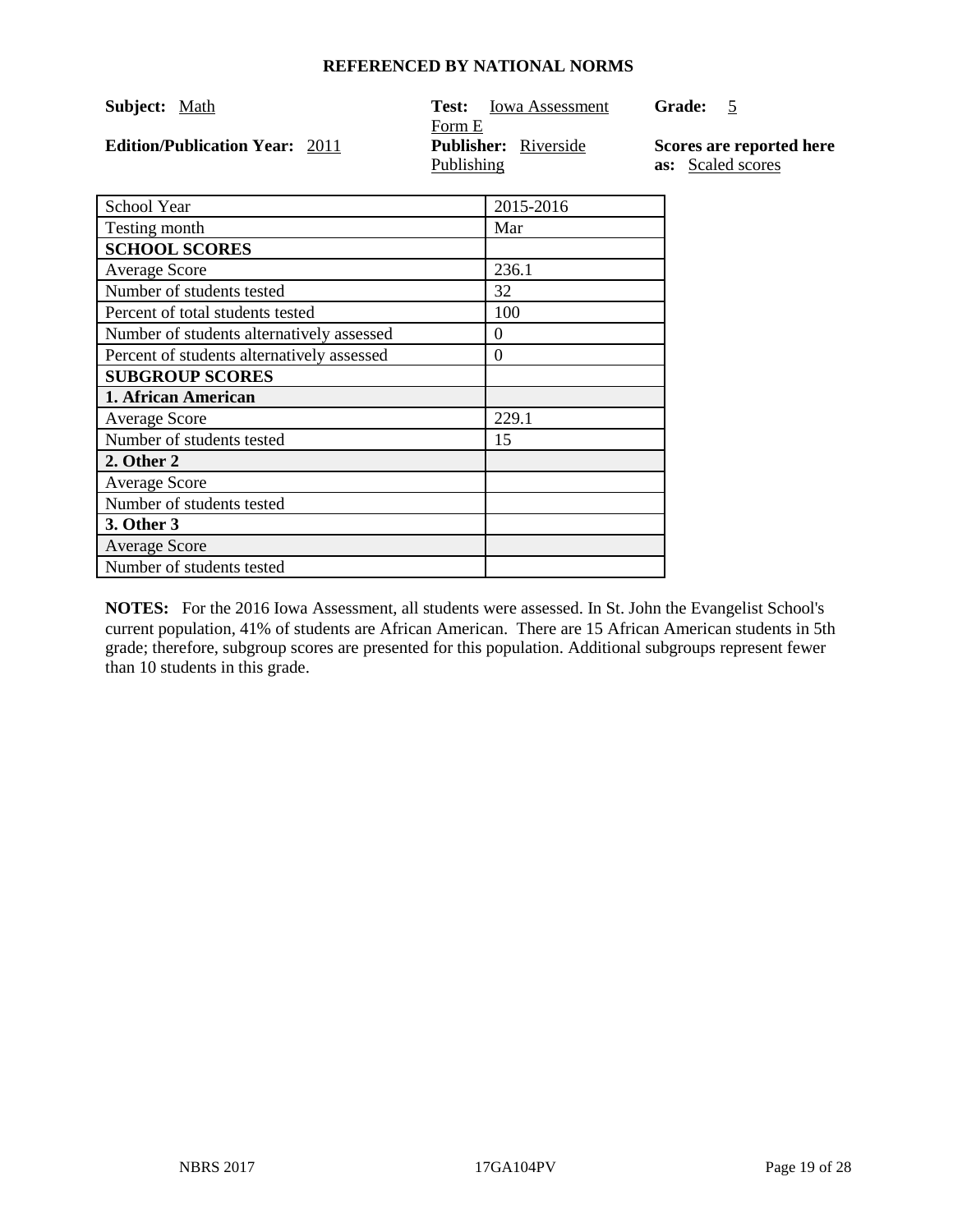| Subject: Math                         | Iowa Assessment<br>Test:    | <b>Grade:</b><br>-6      |
|---------------------------------------|-----------------------------|--------------------------|
|                                       | Form E                      |                          |
| <b>Edition/Publication Year: 2011</b> | <b>Publisher:</b> Riverside | Scores are reported here |
|                                       | Publishing                  | as: Scaled scores        |

| School Year                                | 2015-2016 |
|--------------------------------------------|-----------|
| Testing month                              | Mar       |
| <b>SCHOOL SCORES</b>                       |           |
| <b>Average Score</b>                       | 247.9     |
| Number of students tested                  | 33        |
| Percent of total students tested           | 100       |
| Number of students alternatively assessed  | $\Omega$  |
| Percent of students alternatively assessed | 0         |
| <b>SUBGROUP SCORES</b>                     |           |
| <b>1. Free/Reduced Meals</b>               |           |
| <b>Average Score</b>                       | 251.3     |
| Number of students tested                  | 13        |
| 2. African American                        |           |
| <b>Average Score</b>                       | 240.2     |
| Number of students tested                  | 13        |
| 3. Other 3                                 |           |
| <b>Average Score</b>                       |           |
| Number of students tested                  |           |

**NOTES:** For the 2016 Iowa Assessment, all students were assessed. In St. John the Evangelist School's current population, 25% of students are eligible for free or reduced meals and 41% of students are African American. 13 students in 6th grade qualify for free or reduced meals, and there are 13 African American students; therefore, subgroup scores are presented for these populations. Additional subgroups represent fewer than 10 students in this grade.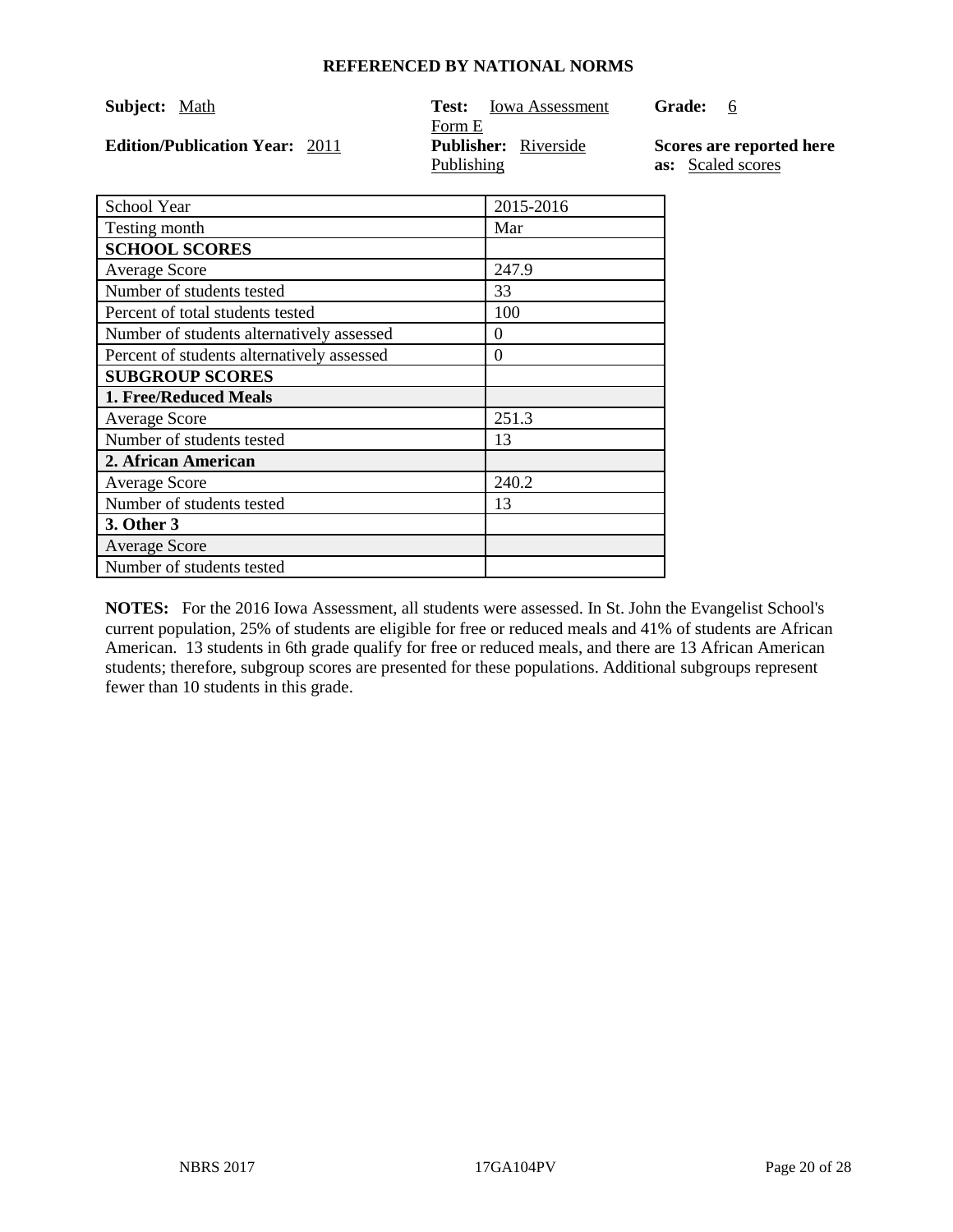| Subject: Math                         | <b>Iowa Assessment</b><br>Test: | <b>Grade:</b>            |
|---------------------------------------|---------------------------------|--------------------------|
|                                       | Form E                          |                          |
| <b>Edition/Publication Year: 2011</b> | <b>Publisher:</b> Riverside     | Scores are reported here |
|                                       | Publishing                      | as: Scaled scores        |

| School Year                                | 2015-2016 |
|--------------------------------------------|-----------|
| Testing month                              | Mar       |
| <b>SCHOOL SCORES</b>                       |           |
| <b>Average Score</b>                       | 263.2     |
| Number of students tested                  | 31        |
| Percent of total students tested           | 100       |
| Number of students alternatively assessed  | $\Omega$  |
| Percent of students alternatively assessed | 0         |
| <b>SUBGROUP SCORES</b>                     |           |
| <b>1. Free/Reduced Meals</b>               |           |
| <b>Average Score</b>                       | 266.8     |
| Number of students tested                  | 10        |
| 2. African American                        |           |
| <b>Average Score</b>                       | 258.7     |
| Number of students tested                  | 19        |
| 3. Other 3                                 |           |
| <b>Average Score</b>                       |           |
| Number of students tested                  |           |

**NOTES:** For the 2016 Iowa Assessment, all students were assessed. In St. John the Evangelist School's current population, 25% of students are eligible for free or reduced meals and 41% of students are African American. 10 students in 7th grade qualify for free or reduced meals, and there are 19 African American students; therefore, subgroup scores are presented for these populations. Additional subgroups represent fewer than 10 students in this grade.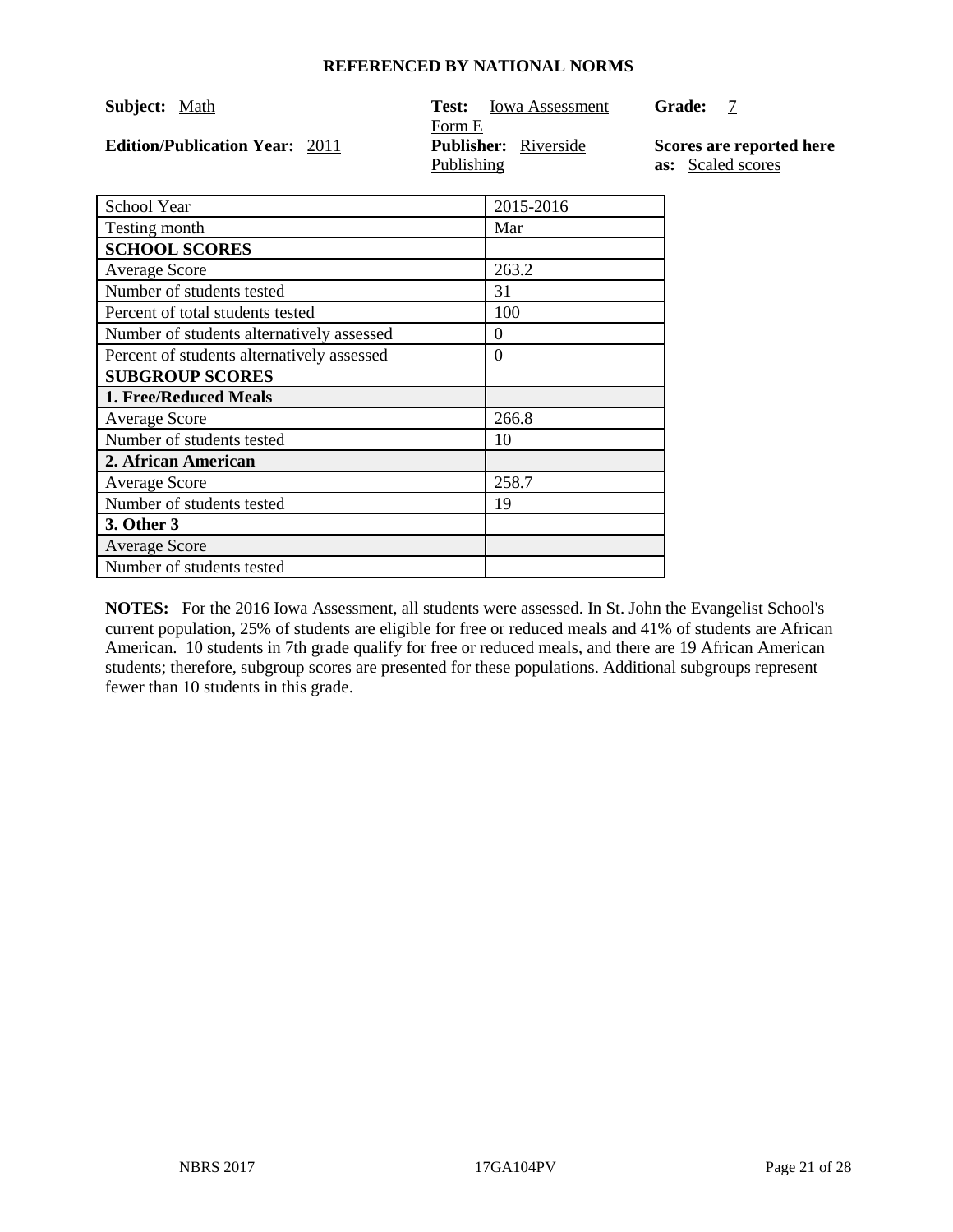| <b>Subject:</b> Math                  | <b>Iowa Assessment</b><br>Test: | <b>Grade:</b><br>- 8     |
|---------------------------------------|---------------------------------|--------------------------|
|                                       | Form E                          |                          |
| <b>Edition/Publication Year: 2011</b> | <b>Publisher:</b> Riverside     | Scores are reported here |
|                                       | Publishing                      | <b>as:</b> Scaled scores |

| School Year                                | 2015-2016 |
|--------------------------------------------|-----------|
| Testing month                              | Mar       |
| <b>SCHOOL SCORES</b>                       |           |
| <b>Average Score</b>                       | 286.3     |
| Number of students tested                  | 31        |
| Percent of total students tested           | 100       |
| Number of students alternatively assessed  | $\Omega$  |
| Percent of students alternatively assessed | 0         |
| <b>SUBGROUP SCORES</b>                     |           |
| 1. Free/Reduced Lunch                      |           |
| <b>Average Score</b>                       | 289       |
| Number of students tested                  | 10        |
| 2. African American                        |           |
| <b>Average Score</b>                       | 290.2     |
| Number of students tested                  | 15        |
| 3. Other 3                                 |           |
| <b>Average Score</b>                       |           |
| Number of students tested                  |           |

**NOTES:** For the 2016 Iowa Assessment, all students were assessed. In St. John the Evangelist School's current population, 25% of students are eligible for free or reduced meals and 41% of students are African American. 10 students in 8th grade qualify for free or reduced meals, and there are 15 African American students; therefore, subgroup scores are presented for these populations. Additional subgroups represent fewer than 10 students in this grade.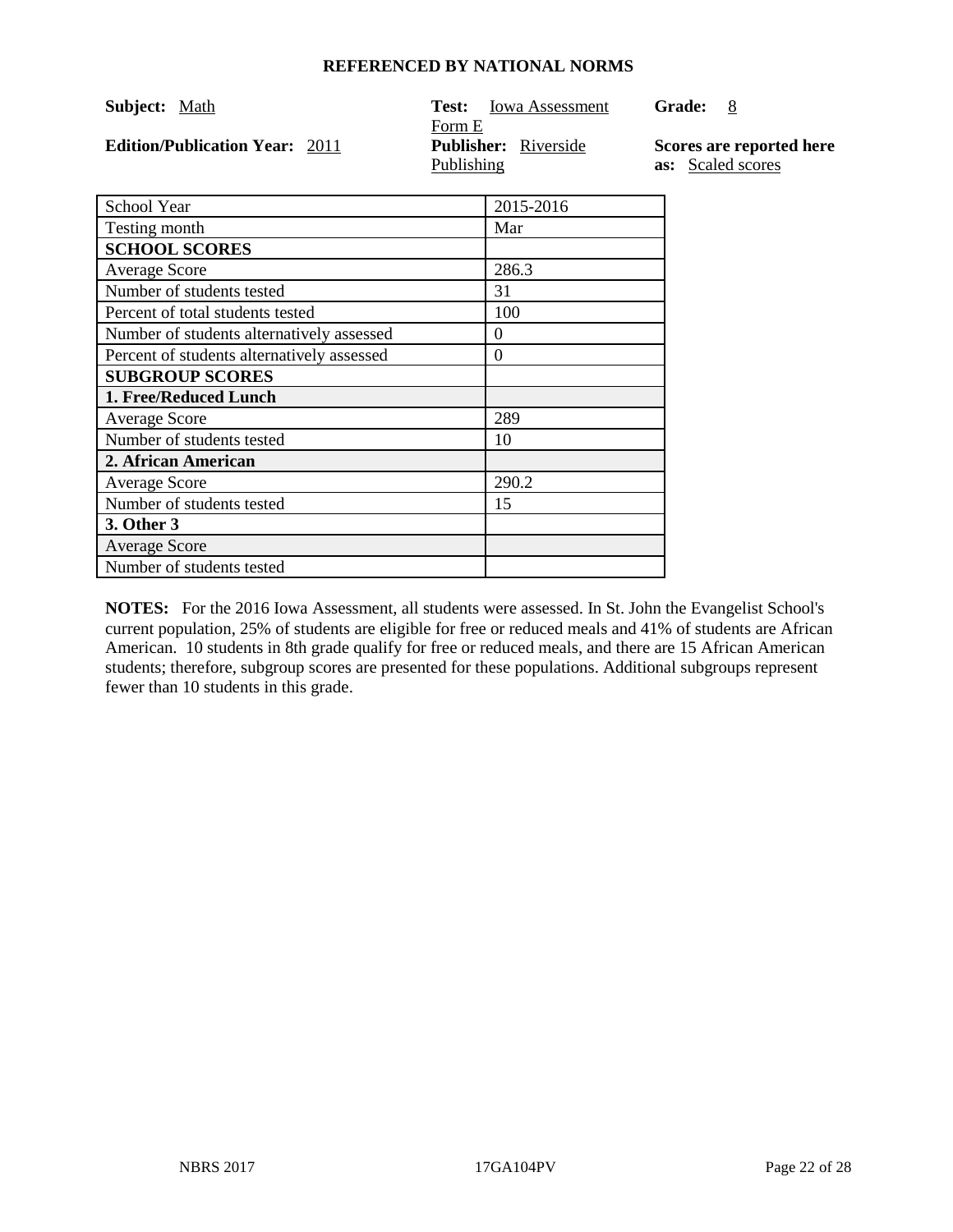| <b>Subject:</b> Reading/ELA           | <b>Iowa Assessment</b><br>Test:<br>Form E | <b>Grade:</b><br>-3                           |
|---------------------------------------|-------------------------------------------|-----------------------------------------------|
| <b>Edition/Publication Year: 2011</b> | <b>Publisher:</b> Riverside<br>Publishing | Scores are reported here<br>as: Scaled scores |
| - School Year                         | 2015-2016                                 |                                               |

| <b>SCHOOL LEAL</b>                         | 2013-2010 |
|--------------------------------------------|-----------|
| Testing month                              | Mar       |
| <b>SCHOOL SCORES</b>                       |           |
| <b>Average Score</b>                       | 211.6     |
| Number of students tested                  | 28        |
| Percent of total students tested           | 100       |
| Number of students alternatively assessed  | $\theta$  |
| Percent of students alternatively assessed | $\theta$  |
| <b>SUBGROUP SCORES</b>                     |           |
| 1. Free/Reduced Meals                      |           |
| <b>Average Score</b>                       | 207.1     |
| Number of students tested                  | 12        |
| 2. Other 2                                 |           |
| <b>Average Score</b>                       |           |
| Number of students tested                  |           |
| 3. Other 3                                 |           |
| <b>Average Score</b>                       |           |
| Number of students tested                  |           |

**NOTES:** For the 2016 Iowa Assessment, all students were assessed. In St. John the Evangelist School's current population, 25% of students are eligible for free or reduced meals. 12 students in 3rd grade qualify for free or reduced meals; therefore, subgroup scores are presented. Additional subgroups represent fewer than 10 students in this grade.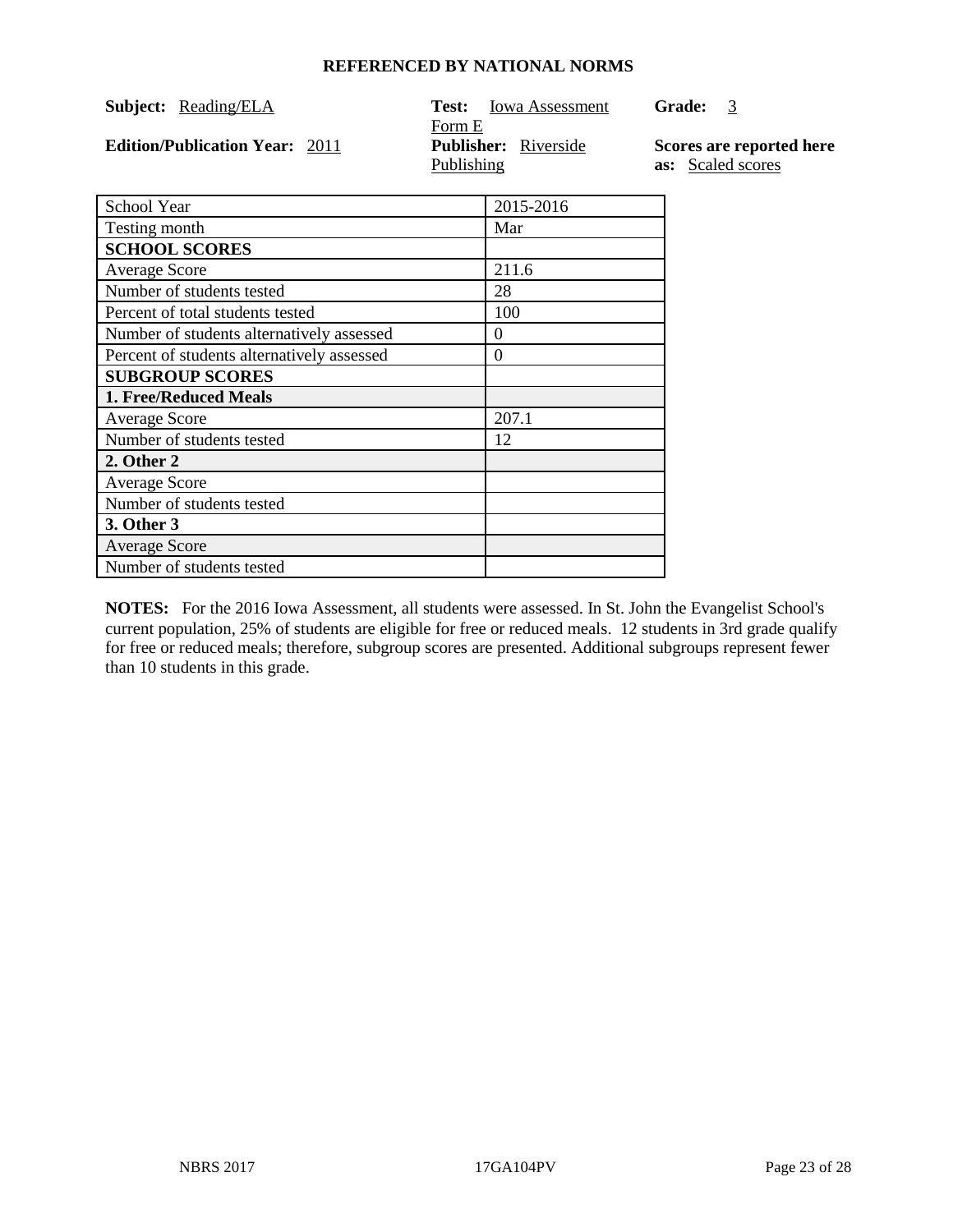| <b>Subject:</b> Reading/ELA           | <b>Iowa Assessment</b><br>Test:<br>Form E | <b>Grade:</b><br>4                            |
|---------------------------------------|-------------------------------------------|-----------------------------------------------|
| <b>Edition/Publication Year: 2011</b> | <b>Publisher:</b> Riverside<br>Publishing | Scores are reported here<br>as: Scaled scores |
| School Year                           | 2015-2016                                 |                                               |

| DUNUU TUU                                  | 201JZU1U |
|--------------------------------------------|----------|
| Testing month                              | Mar      |
| <b>SCHOOL SCORES</b>                       |          |
| <b>Average Score</b>                       | 227      |
| Number of students tested                  | 53       |
| Percent of total students tested           | 100      |
| Number of students alternatively assessed  | $\theta$ |
| Percent of students alternatively assessed | $\Omega$ |
| <b>SUBGROUP SCORES</b>                     |          |
| 1. Free/Reduced Meals                      |          |
| <b>Average Score</b>                       | 228.6    |
| Number of students tested                  | 18       |
| 2. African American                        |          |
| <b>Average Score</b>                       | 226.4    |
| Number of students tested                  | 20       |
| 3. Asian                                   |          |
| <b>Average Score</b>                       | 228.6    |
| Number of students tested                  | 13       |
|                                            |          |

**NOTES:** For the 2016 Iowa Assessment, all students were assessed. In St. John the Evangelist School's current population, 25% of students are eligible for free or reduced meals, 41% of students are African American, 24% are Asian, and 12% are Hispanic. 18 students in 4th grade qualify for free or reduced meals, 20 students are African American and 13 students are Asian; therefore, subgroup scores are presented for these populations. Additional subgroups represent fewer than 10 students in this grade.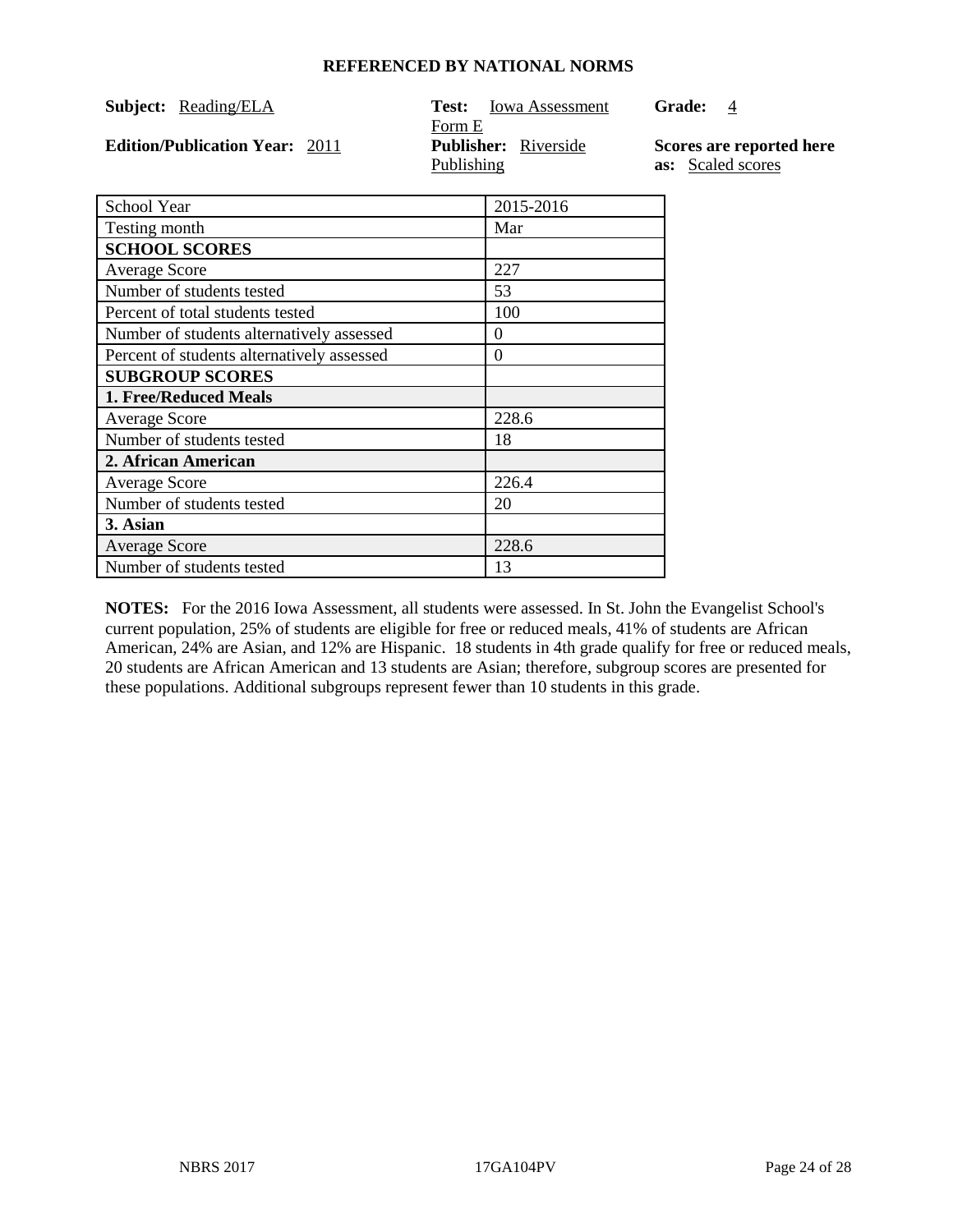| <b>Subject:</b> Reading/ELA           | Test:<br><b>Iowa Assessment</b><br>Form E | <b>Grade:</b><br>$\overline{\phantom{a}}$     |
|---------------------------------------|-------------------------------------------|-----------------------------------------------|
| <b>Edition/Publication Year: 2011</b> | <b>Publisher:</b> Riverside<br>Publishing | Scores are reported here<br>as: Scaled scores |
| School Year                           | 2015-2016                                 |                                               |

| DUNUU TUU                                  | 2019-2010 |
|--------------------------------------------|-----------|
| Testing month                              | Mar       |
| <b>SCHOOL SCORES</b>                       |           |
| <b>Average Score</b>                       | 230.3     |
| Number of students tested                  | 32        |
| Percent of total students tested           | 100       |
| Number of students alternatively assessed  | $\Omega$  |
| Percent of students alternatively assessed | $\Omega$  |
| <b>SUBGROUP SCORES</b>                     |           |
| 1. African American                        |           |
| <b>Average Score</b>                       | 229.7     |
| Number of students tested                  | 15        |
| 2. Other 2                                 |           |
| <b>Average Score</b>                       |           |
| Number of students tested                  |           |
| 3. Other 3                                 |           |
| <b>Average Score</b>                       |           |
| Number of students tested                  |           |
|                                            |           |

**NOTES:** For the 2016 Iowa Assessment, all students were assessed. In St. John the Evangelist School's current population, 41% of students are African American. There are 15 African American students in 5th grade; therefore, subgroup scores are presented for this population. Additional subgroups represent fewer than 10 students in this grade.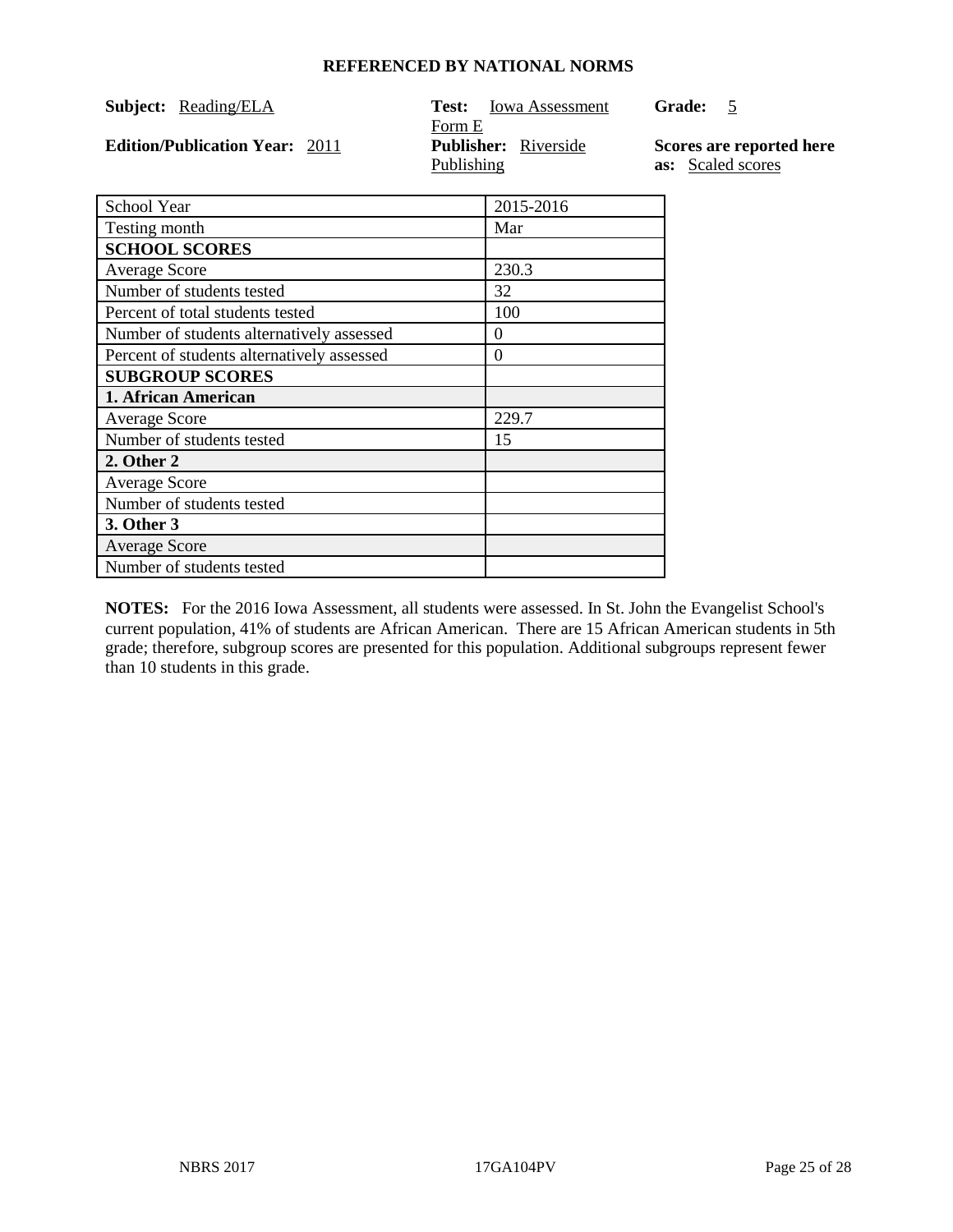| <b>Subject:</b> Reading/ELA                        | <b>Iowa Assessment</b><br>Test:                     | <b>Grade:</b><br>-6                           |
|----------------------------------------------------|-----------------------------------------------------|-----------------------------------------------|
| <b>Edition/Publication Year: 2011</b>              | Form E<br><b>Publisher:</b> Riverside<br>Publishing | Scores are reported here<br>as: Scaled scores |
| $\mathcal{L}_{\alpha}$ chool $\mathbf{V}_{\alpha}$ | 20152016                                            |                                               |

| School Year                                | 2015-2016 |
|--------------------------------------------|-----------|
| Testing month                              | Mar       |
| <b>SCHOOL SCORES</b>                       |           |
| <b>Average Score</b>                       | 247.9     |
| Number of students tested                  | 33        |
| Percent of total students tested           | 100       |
| Number of students alternatively assessed  | $\theta$  |
| Percent of students alternatively assessed | $\Omega$  |
| <b>SUBGROUP SCORES</b>                     |           |
| 1. Free/Reduced Meals                      |           |
| <b>Average Score</b>                       | 247.9     |
| Number of students tested                  | 13        |
| 2. African American                        |           |
| <b>Average Score</b>                       | 242.1     |
| Number of students tested                  | 13        |
| 3. Other 3                                 |           |
| <b>Average Score</b>                       |           |
| Number of students tested                  |           |

**NOTES:** For the 2016 Iowa Assessment, all students were assessed. In St. John the Evangelist School's current population, 25% of students are eligible for free or reduced meals and 41% of students are African American. 13 students in 6th grade qualify for free or reduced meals, and there are 13 African American students; therefore, subgroup scores are presented for these populations. Additional subgroups represent fewer than 10 students in this grade.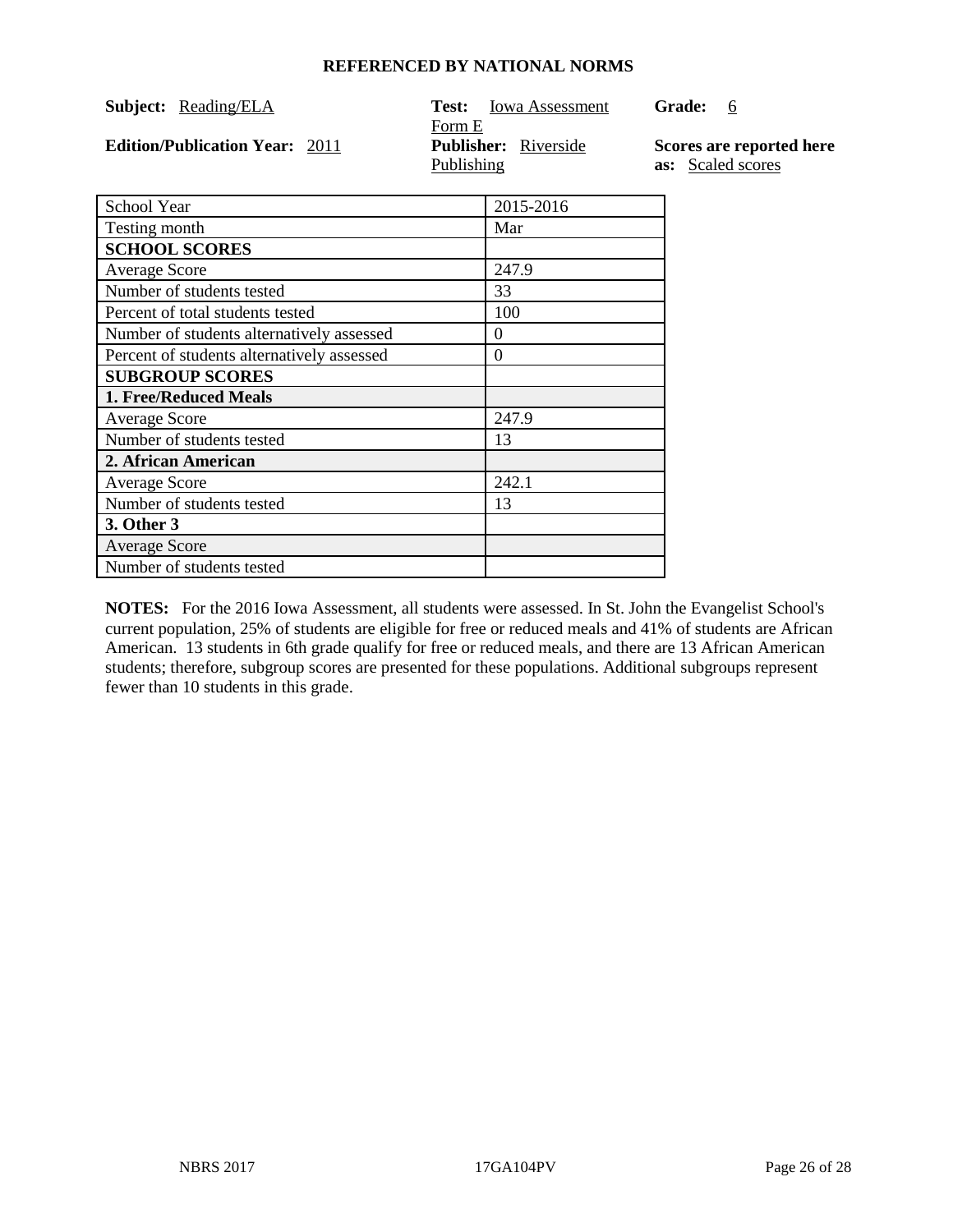| <b>Subject:</b> Reading/ELA           | <b>Iowa Assessment</b><br>Test:<br>Form E | <b>Grade:</b>                            |
|---------------------------------------|-------------------------------------------|------------------------------------------|
| <b>Edition/Publication Year: 2011</b> | <b>Publisher:</b> Riverside<br>Publishing | Scores are reported<br>as: Scaled scores |
| School Year                           | 2015-2016                                 |                                          |

| Testing month                              | Mar      |
|--------------------------------------------|----------|
| <b>SCHOOL SCORES</b>                       |          |
| <b>Average Score</b>                       | 270.7    |
| Number of students tested                  | 31       |
| Percent of total students tested           | 100      |
| Number of students alternatively assessed  | $\Omega$ |
| Percent of students alternatively assessed | $\Omega$ |
| <b>SUBGROUP SCORES</b>                     |          |
| 1. Free/Reduced Meals                      |          |
| <b>Average Score</b>                       | 271.2    |
| Number of students tested                  | 10       |
| 2. African American                        |          |
| <b>Average Score</b>                       | 271.3    |
| Number of students tested                  | 19       |
| 3. Other 3                                 |          |
| <b>Average Score</b>                       |          |
| Number of students tested                  |          |

**NOTES:** For the 2016 Iowa Assessment, all students were assessed. In St. John the Evangelist School's current population, 25% of students are eligible for free or reduced meals and 41% of students are African American. 10 students in 7th grade qualify for free or reduced meals, and there are 19 African American students; therefore, subgroup scores are presented for these populations. Additional subgroups represent fewer than 10 students in this grade.

here